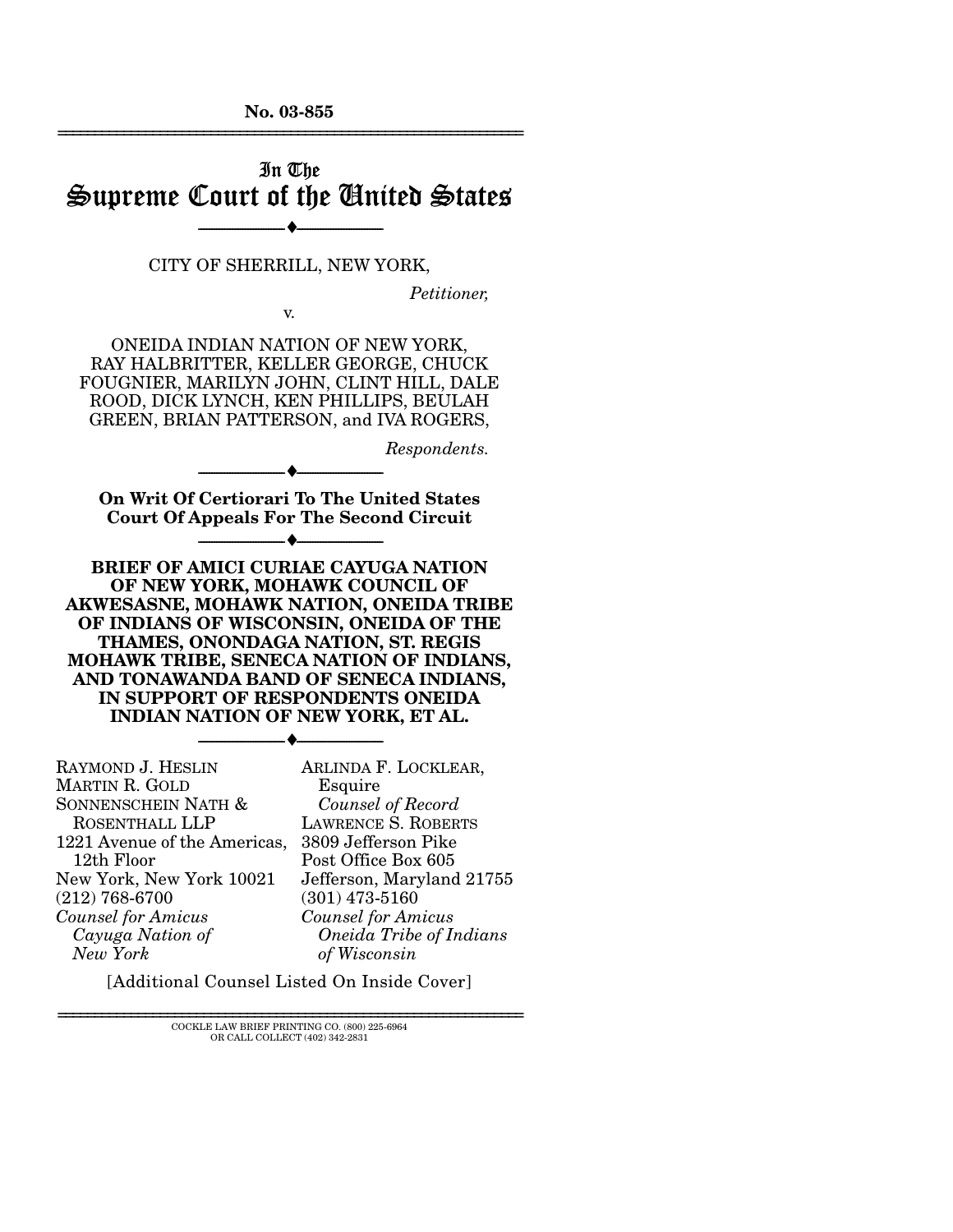JAMES T. MEGGESTO SONOSKY, CHAMBERS, SACHSE, ENDRESON & PERRY, LLP 1425 K Street, N.W., Suite 600 601 E Street, S.E. Washington, D.C. 20005 (202) 682-0240 *Counsel for Amicus Mohawk Council of Akwesasne*  ROBERT T. COULTER

INDIAN LAW RESOURCE CENTER 602 N. Ewing Street Helena, Montana 59601 (406) 449-2006 and CURTIS G. BERKEY ALEXANDER, BERKEY, WILLIAMS & WEATHERS LLP 2000 Center Street, Suite 308 Berkeley, California 94704 (510) 548-7070 *Counsel for Amicus Onondaga Nation* 

MARSHA K. SCHMIDT HOBBS, STRAUS, DEAN & WALKER, LLP 2120 L Street, N.W., Suite 700 Boulder, Colorado 80302 Washington, D.C. 20037 (202) 822-8282 *Counsel for Amicus St. Regis Mohawk Tribe* 

ALEXANDRA C. PAGE INDIAN LAW RESOURCE **CENTER** Washington, D.C. 20003 (202) 547-2800 *Counsel for Amici Mohawk Nation and Tonawanda Band of Seneca Indians*  CAREY R. RAMOS JACQUELINE P. RUBIN CARRIE L. JABINSKY PAUL, WEISS, RIFKIND, WHARTON & GARRISON 1285 Avenue of the Americas New York, New York 10019 (212) 373-3000 *Counsel for Amicus Oneida of the Thames*  JEANNE S. WHITEING TOD SMITH WHITEING & SMITH 1136 Pearl Street, Suite 203 (303) 444-2549 *Counsel for Amicus Seneca Nation of Indians*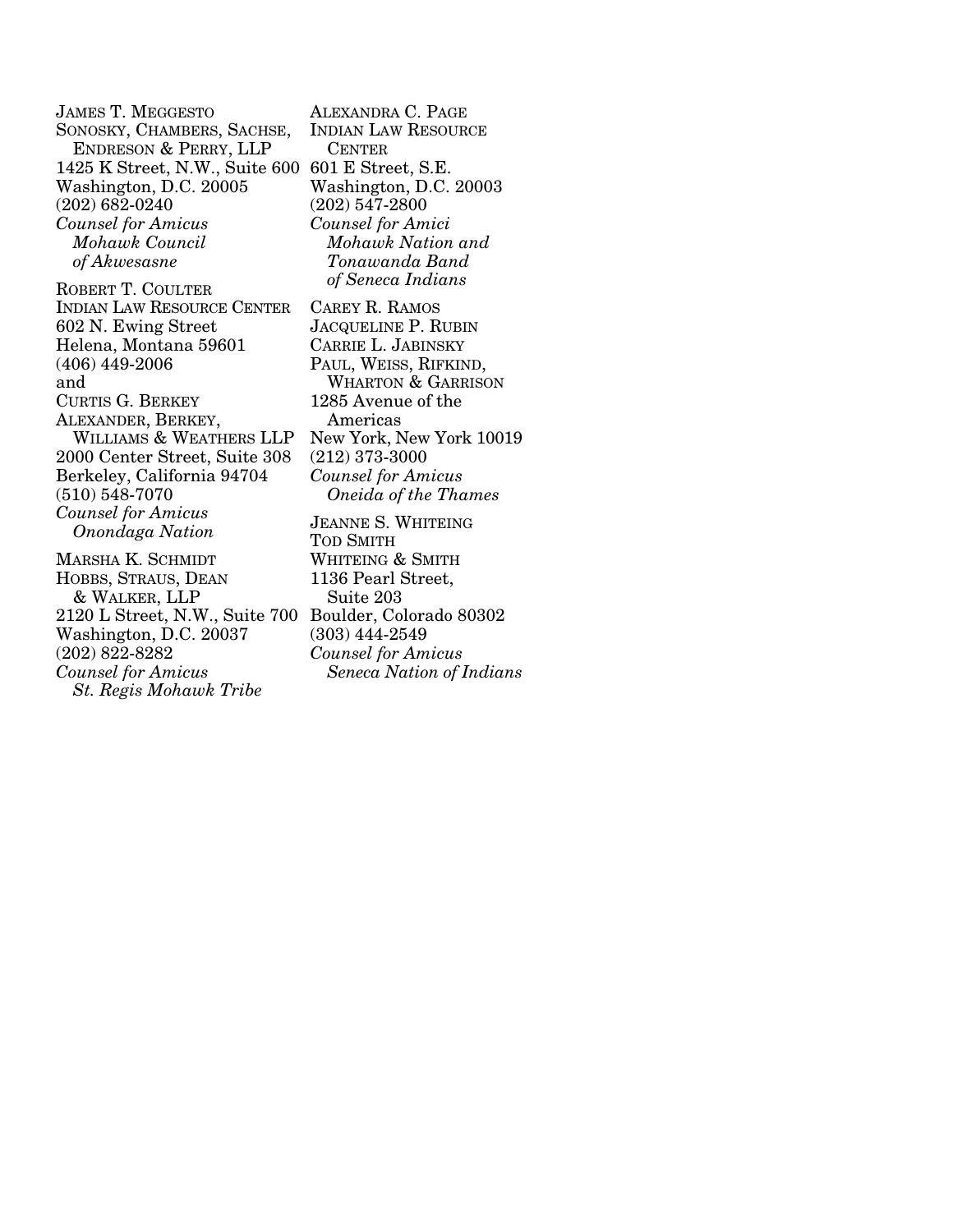# TABLE OF CONTENTS

# Page

|     |    | iii                                                                                                                                                                        |                |
|-----|----|----------------------------------------------------------------------------------------------------------------------------------------------------------------------------|----------------|
|     |    | 1                                                                                                                                                                          |                |
|     |    |                                                                                                                                                                            | $\overline{2}$ |
|     |    | 13                                                                                                                                                                         |                |
|     |    | 15                                                                                                                                                                         |                |
| I.  |    | The Six Nations and successor tribes occupy<br>Indian country in New York State that is sub-<br>ject to federal treaty and statutory restraints                            | 15             |
|     | A. | The Treaty of Canandaigua confirmed fed-<br>eral Indian reservations for the tribal sig-                                                                                   | 15             |
|     | В. | Federal common law and statutory re-<br>straints against alienation apply to the<br>Oneida and other treaty confirmed reser-                                               | 18             |
| II. |    | The 1838 Buffalo Creek Treaty was not a<br>mandatory removal treaty and did not result<br>in removal of the New York Indians                                               | 21             |
|     | А. | Mandatory removal was generally accom-<br>plished by extinguishment of title by the                                                                                        | 22             |
|     | В. | Unlike mandatory removal treaties, the<br>Buffalo Creek Treaty did not compel re-<br>moval through extinguishment of title by<br>the United States and did not abolish the | 24             |
|     |    | The treaty was intended and under-<br>1.<br>stood as setting aside lands in Kansas                                                                                         | 24             |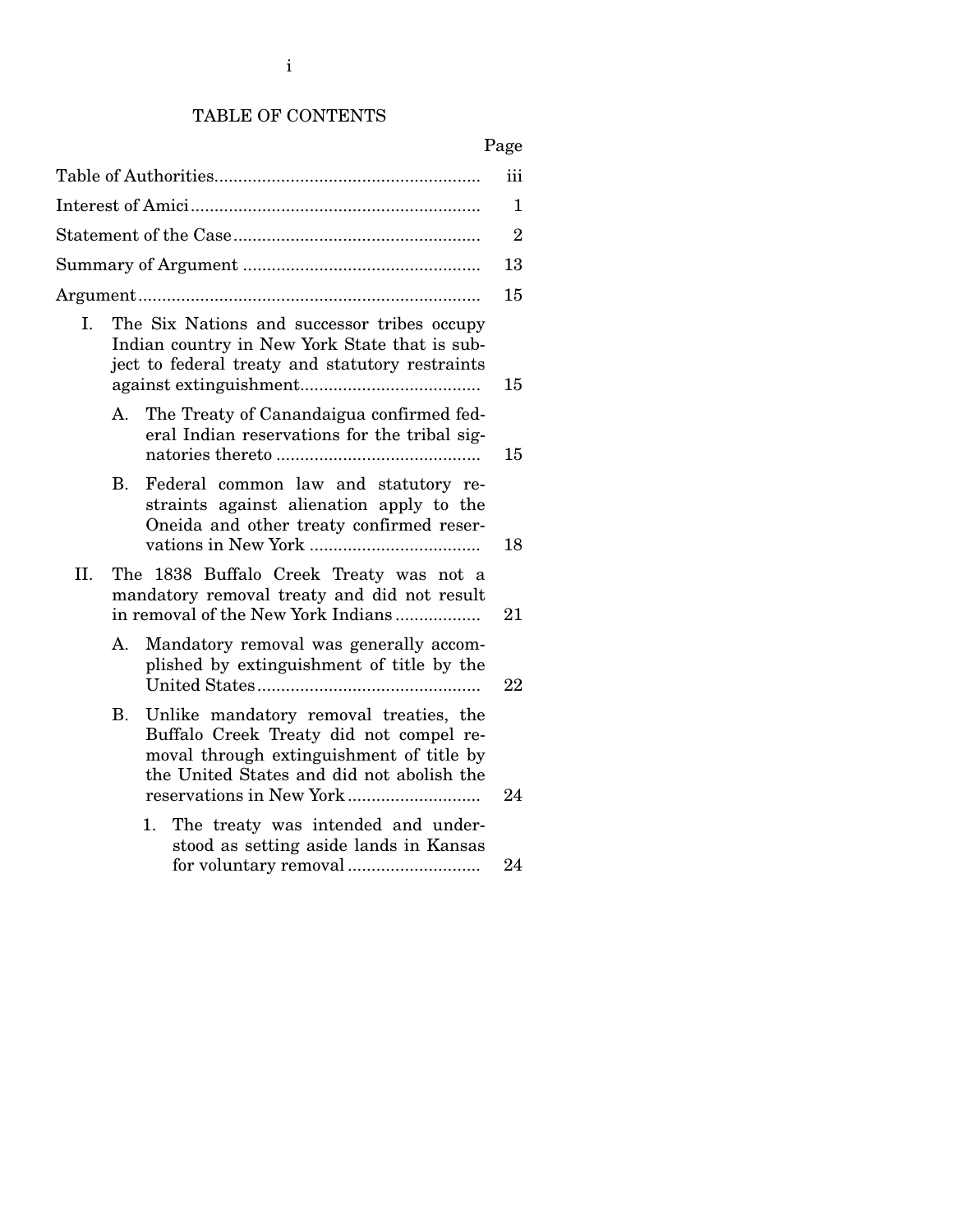# TABLE OF CONTENTS – Continued

Page

| 2. The treaty contemplated separate    |    |
|----------------------------------------|----|
| transactions to extinguish title which |    |
| never occurred or were modified; as a  |    |
| result, the New York Indians were      |    |
| never removed and remain in New        |    |
|                                        | 27 |
|                                        |    |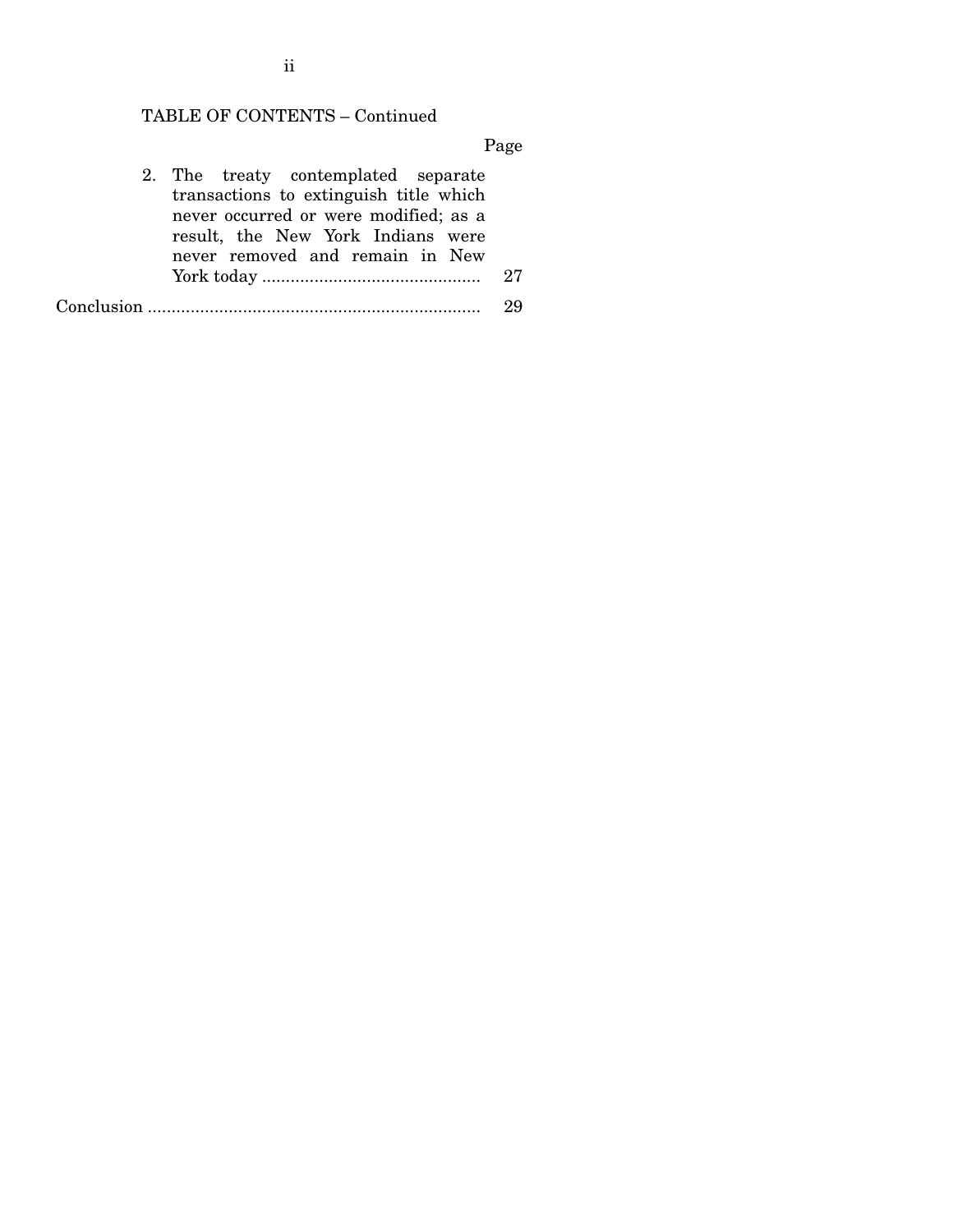## TABLE OF AUTHORITIES

# Page

## FEDERAL AUTHORITY CASES

| Cayuga Indian Nation of New York. v. Pataki, No.<br>02-6111(L) (2d Cir., argued March 31, 2004) 1       |
|---------------------------------------------------------------------------------------------------------|
| Cherokee Nation v. Georgia, 30 U.S. (5 Pet.) 1                                                          |
| Emigrant Indians v. United States, 5 Ind. Cl.                                                           |
| Federal Power Comm'n v. Tuscarora Indian Nation,                                                        |
| Fellows v. Blacksmith, 60 U.S. 366 (1856) 28                                                            |
| New York Indians v. United States, 170 U.S. 1,<br>modified on other grounds, 170 U.S. 614 (1898)passim  |
| Northwestern Bands of Shoshone Indians v. United                                                        |
| Oklahoma Tax Commission v. Chickasaw Nation,                                                            |
| Oneida County v. Oneida Indian Nation of New York<br>(Oneida II), 270 U.S. 226 (1985) 1, 14, 17, 18, 19 |
| Oneida Indian Nation v. County of Oneida (Oneida I),                                                    |
| Oneida Indian Nation of New York v. County of<br>Oneida, 434 F. Supp. 527 (N.D.N.Y.), aff'd, 270        |
| Oneida Indian Nation of New York v. United                                                              |
| Oneida Indian Nation of New York v. United States,                                                      |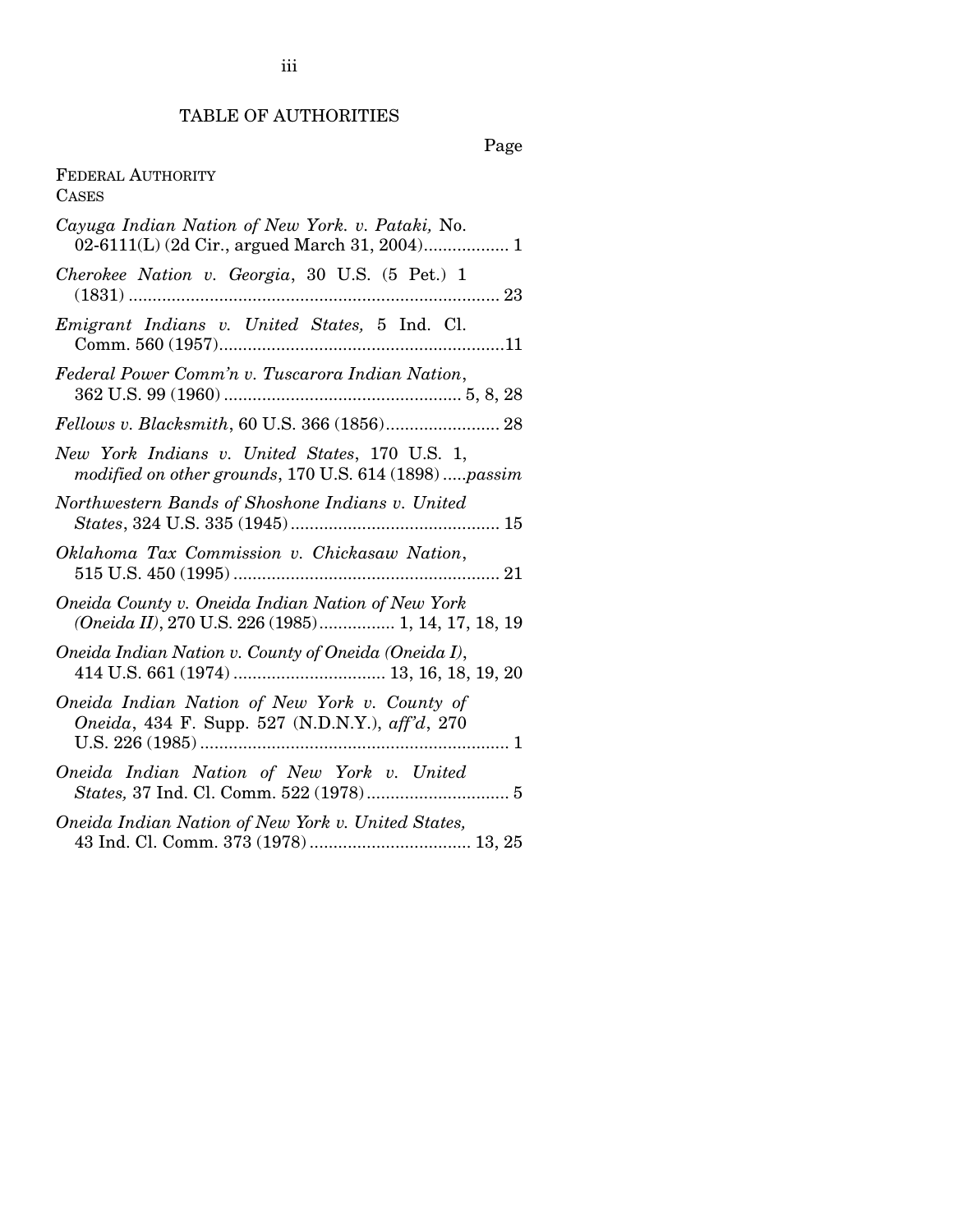TABLE OF AUTHORITIES – Continued

|                                                                                                 | Page |
|-------------------------------------------------------------------------------------------------|------|
| Oneida Indian Nation of New York v. State of New                                                |      |
| Seneca Nation v. State of New York., 85-CV-0411                                                 |      |
| Seneca Nation v. State of New York, 2004 WL                                                     |      |
| St. Regis Mohawk Tribe v. State of New York, 82-<br>CV-783, 82-CV-1114 & 89-CV-829 (N.D.N.Y.) 1 |      |
| State of New York ex rel. Cutler v. Dibble, 62 U.S.                                             |      |
|                                                                                                 |      |
| United States v. Forty Three Gallons of Whiskey, 93                                             |      |
| United States v. Shoshone Tribe, 304 U.S. 111                                                   |      |
| <i>Worcester v. Georgia, 31 U.S. (6 Pet.) 515 (1832)  13, 23</i>                                |      |

STATUTES AND MISCELLANEOUS

| Indian Trade and Intercourse Act, Act of July 22, |  |
|---------------------------------------------------|--|
|                                                   |  |
| Indian Removal Act, Act of May 28, 1830, 4 Stat.  |  |
|                                                   |  |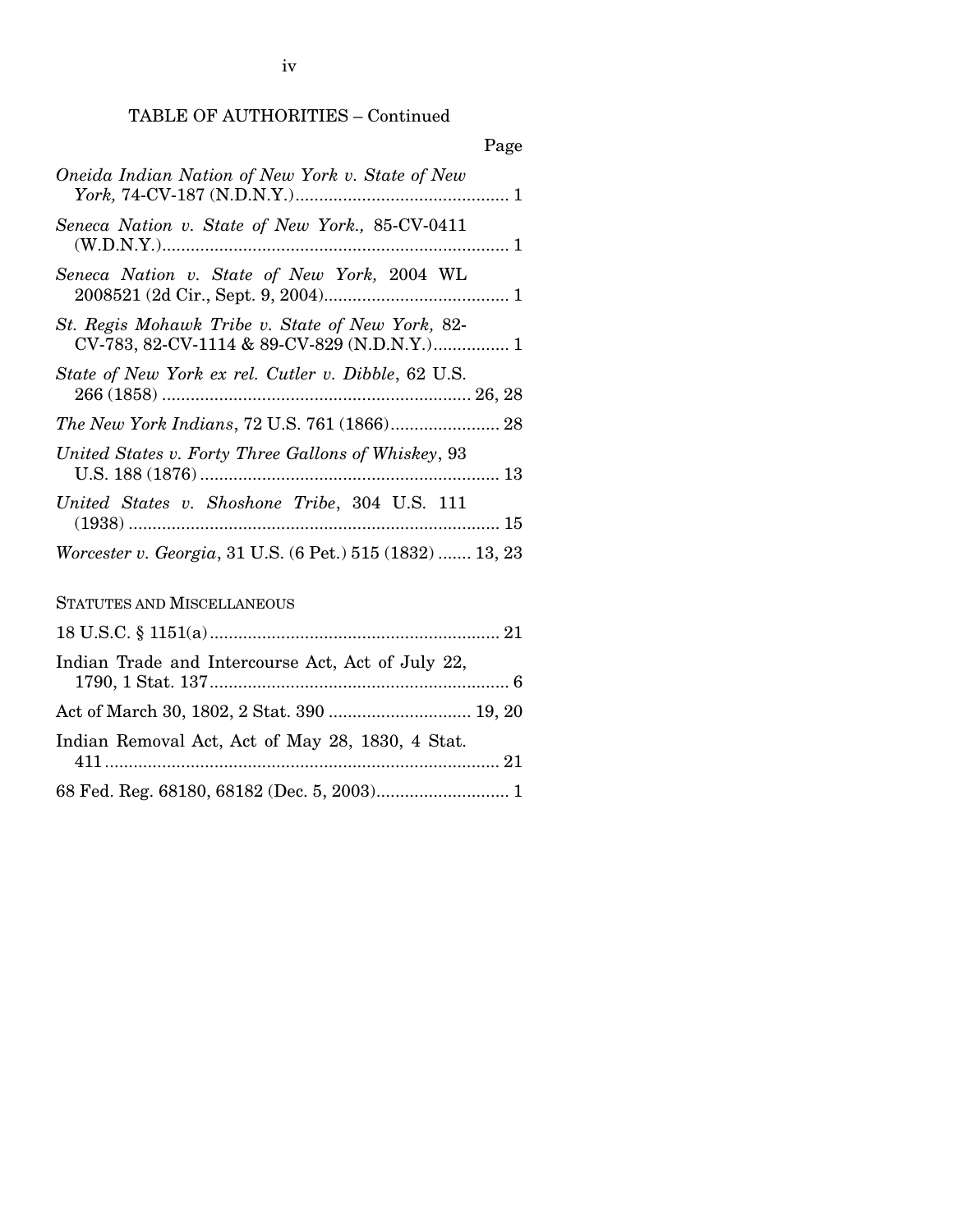Page

| United States Department of the Interior, Bureau  |
|---------------------------------------------------|
| of Land Management, Cadastral Survey, Ameri-      |
| can Indian Reservations and BIA Regional,         |
| Agency and Field Offices map available at http:// |
| www.blm.gov/cadastral/biamaps/biaoffices.htm 17   |
|                                                   |

LEGISLATIVE AUTHORITIES

| Journals of the Continental Congress (Library of |  |
|--------------------------------------------------|--|
|                                                  |  |

## TREATIES

| Agreement with the Seneca, September 15, 1797, 7     |  |
|------------------------------------------------------|--|
| Treaty of Buffalo Creek, Treaty of January 15,       |  |
| Treaty with the Cherokee, December 29, 1835, art.    |  |
| Treaty with the Cherokee, July 8, 1817, art. 1, 7    |  |
| Treaty with the Chickasaw, October 20, 1832, art. I, |  |
| Treaty with the Chippewa, September 26, 1833,        |  |
| Treaty with the Choctaw, September 27, 1830, art.    |  |

v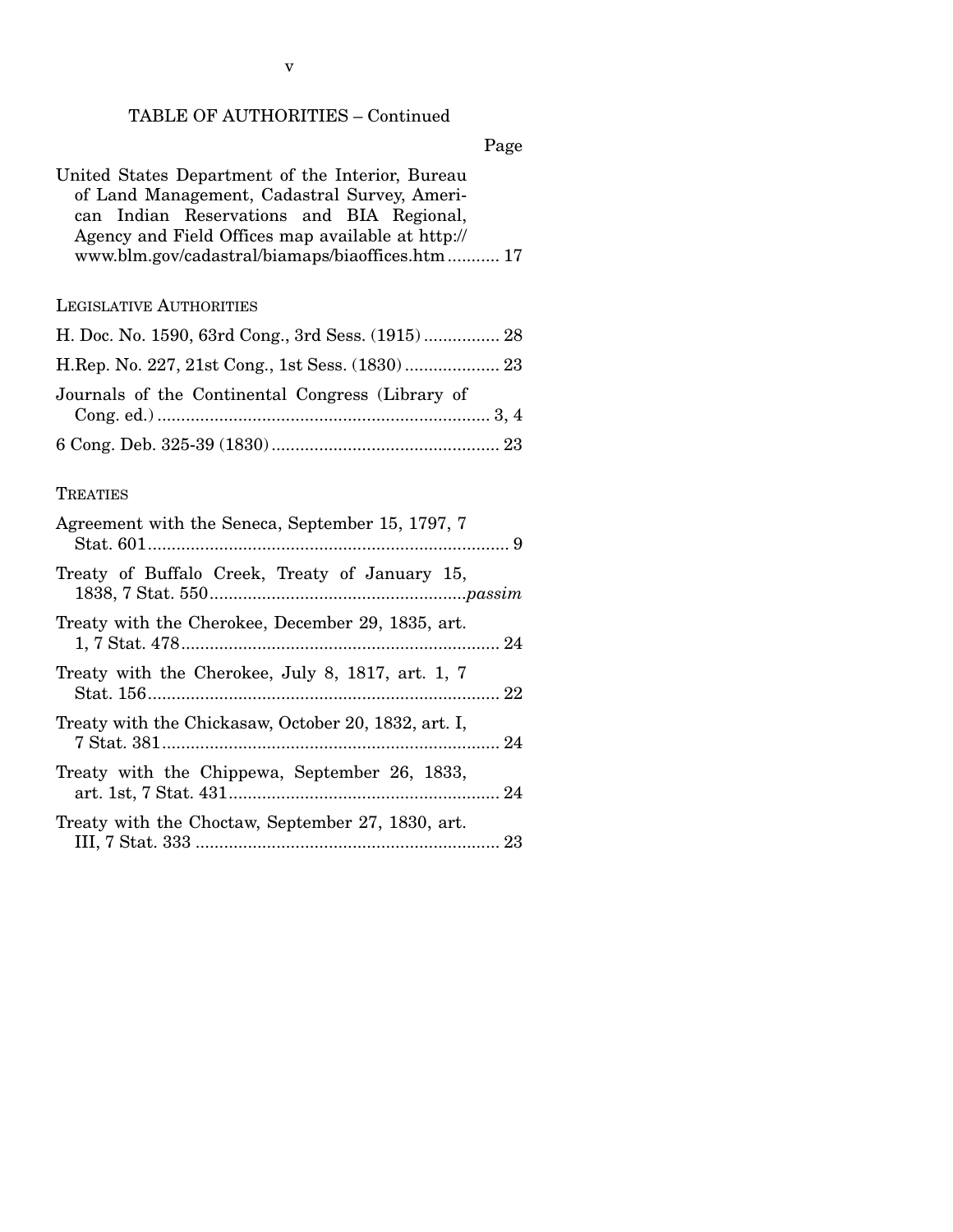# TABLE OF AUTHORITIES – Continued

| Page                                                     |
|----------------------------------------------------------|
| Treaty with the Creeks, January 24, 1826, art. 2, 7      |
| Treaty with the Creeks, March 24, 1832, art. 1, 7        |
| Treaty with the Delawares, October 3, 1818, art. 1,      |
| Treaty with the Kickapoo, July 30, 1819, art. 1, 7       |
| Treaty with the Menominee, February 8, 1831, 7           |
| Treaty with the Potawatomi, February 11, 1837,           |
| Treaty with the Seneca, May 20, 1842, 7 Stat. 586 12, 28 |
| Treaty with the Seneca, Tonawanda Band, November         |
| Treaty with the Seven Nations of Canada, May 31,         |
| Treaty with the Six Nations (Fort Stanwix), Octo-        |
| Treaty with the Six Nations (Fort Harmar), Janu-         |
| Treaty with the Six Nations (Canandaigua), No-           |
| Treaty with the Winnebago, September 15, 1832,           |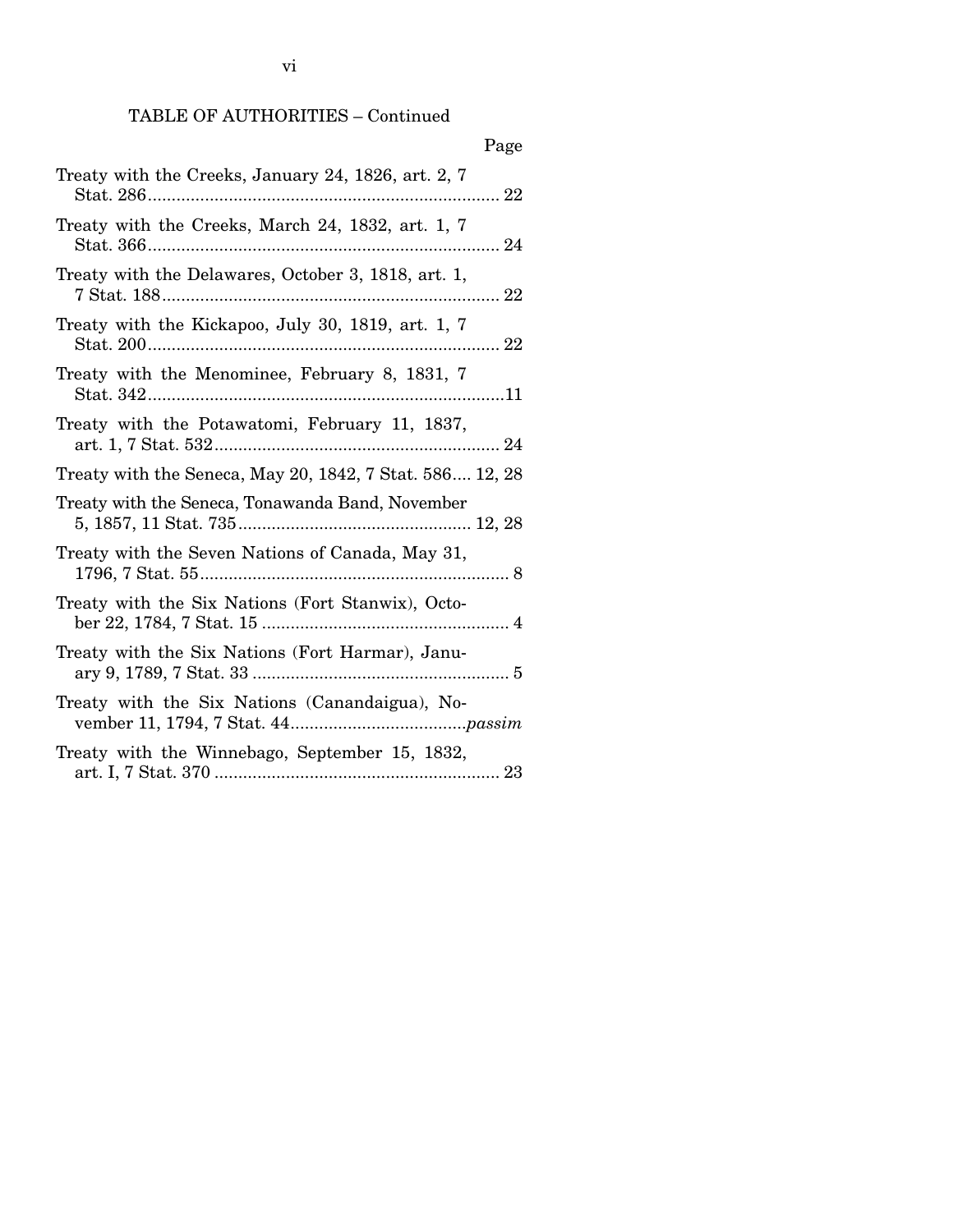# TABLE OF AUTHORITIES – Continued

## Page

## STATE AUTHORITY CASES

| Andrews v. New York, 79 N.Y.S.2d 479 (N.Y. Ct. Cl.    |  |
|-------------------------------------------------------|--|
| Lyons v. Lyons, 149 Misc. 723 (Sup. Ct. Onondaga      |  |
| People ex rel. Cusick v. Daly, 212 N.Y. 183 (1914) 17 |  |
| Pierce v. State Tax Commission, 286 N.Y.S.2d 162      |  |

### **STATUTES**

## BOOKS AND TREATISES

| Felix S. Cohen, Handbook of Federal Indian Law                                                                                                                    |
|-------------------------------------------------------------------------------------------------------------------------------------------------------------------|
| Barbara Graymont, The Iroquois in the American                                                                                                                    |
| Henry Manley, The Treaty of Fort Stanwix, 1784                                                                                                                    |
| Frederick Houghton, "The History of the Buffalo<br>Creek Reservation," in Frank H. Severance, ed.,<br><i>Publications of the Buffalo Historical Society, Vol.</i> |
| Edward Phillips, Timothy Pickering at His Best:<br>Indian Commissioner, 1790-1794, CII Essex In-                                                                  |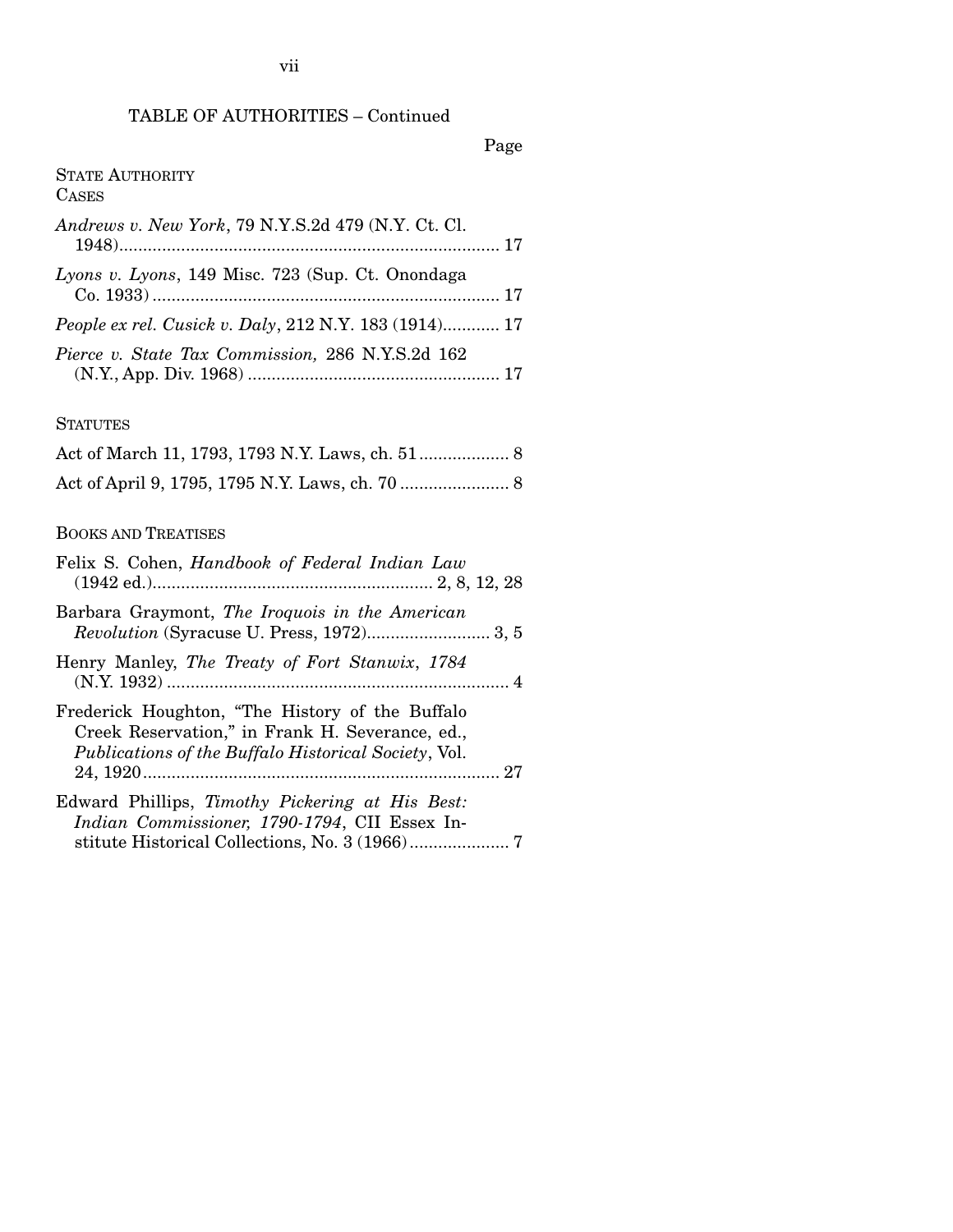viii

# TABLE OF AUTHORITIES – Continued

| Page                                                                                                                                                                                         |
|----------------------------------------------------------------------------------------------------------------------------------------------------------------------------------------------|
| Francis Prucha, American Indian Policy in the<br>Formative Years: The Indian Trade and Inter-<br>course Acts, 1790-1834 (University of Nebraska                                              |
| <b>HISTORICAL DOCUMENTS</b>                                                                                                                                                                  |
| 4 American State Papers, Indian Affairs, Vol. 1                                                                                                                                              |
| 1935 Memorandum for Assistant Attorney General                                                                                                                                               |
| Articles of Agreement and Cession, art. 1st (April)<br>24, 1802), reprinted in Territorial Papers, V 22                                                                                      |
| Brief of Instructions for Meeting with New York<br>Indians, National Archives Microfilm Collection,                                                                                          |
| Letter of Secretary of War Calhoun to Jasper<br>Parrish, Sub-Agent, Six Nations, May 14, 1818,<br>W. Hemphill, ed., The Papers of John C. Cal-<br>houn, 1817-1818, Vol. III (1967) 11, 25    |
| Memorial of Oneida Indians to President of the<br>United States, National Archives RG279, Re-<br>cords of the Indian Claims Commission, Docket<br>No. 301, Box 2674, Claimant's Exh. 2083 25 |
| Message of President Jackson, Dec. 8, 1929, re-<br>printed in Richardson, Messages and Papers of<br>$22$                                                                                     |
| Pickering Papers Vol. 60 (Massachusetts Historical                                                                                                                                           |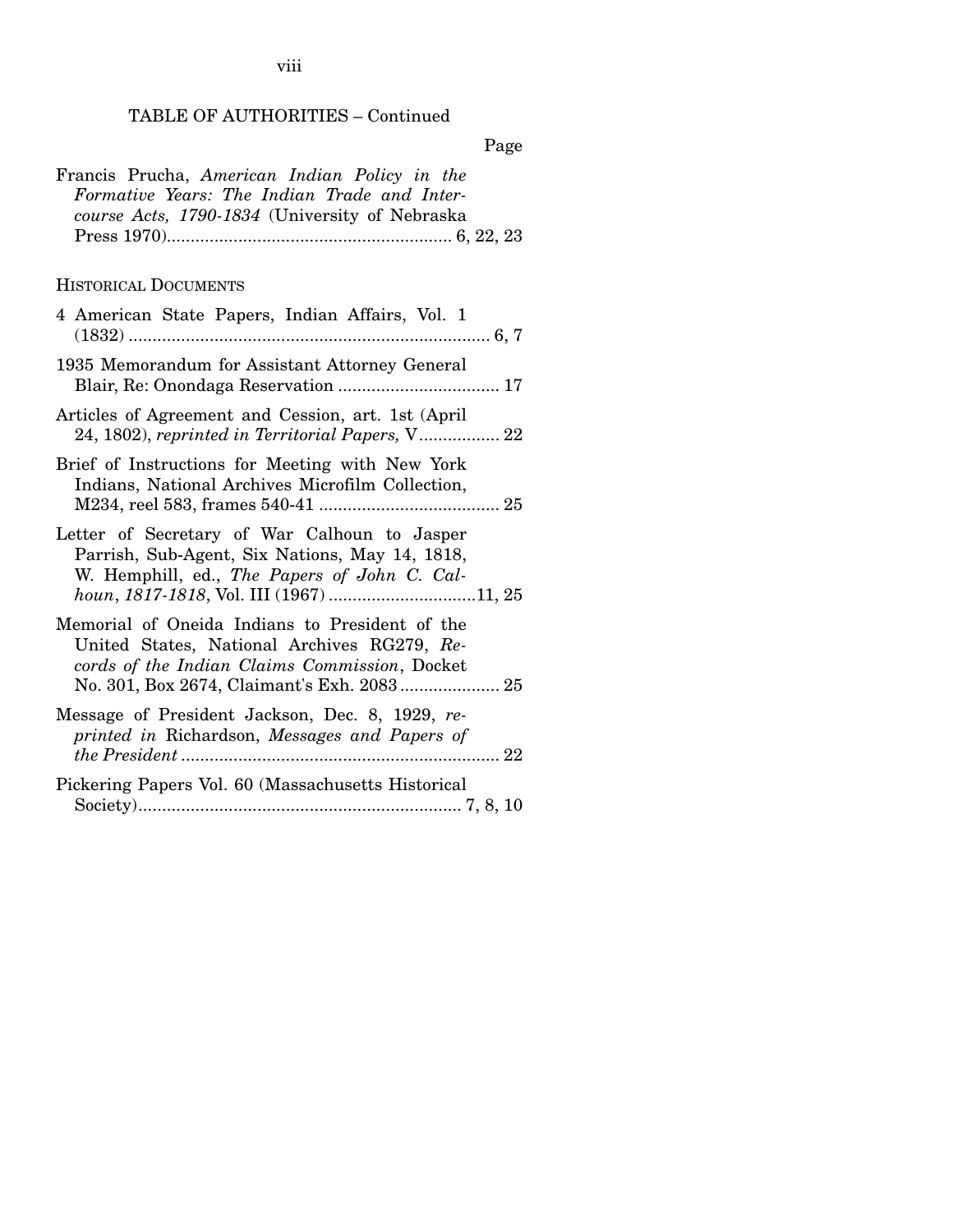TABLE OF AUTHORITIES – Continued

| Page                                                                                                                                                   |
|--------------------------------------------------------------------------------------------------------------------------------------------------------|
| President Jefferson's response to Handsome Lake,<br>1802, Avalon Project, available at www.yale.edu/                                                   |
| Proceedings of the Commissioners of Indian Affairs,<br>appointed by law for the Extinguishment of In-<br>dian Titles in the State of New York (Albany  |
| Report of Special Committee Appointed by the<br>Assembly of 1888 to Investigate the "Indian Prob-<br>lem" of the State, State of New York, No. 51, Al- |
| Report of the Secretary of War, S. Rep. No. 220,                                                                                                       |
| Statement of Ransom H. Gillett at Oneida Castle,                                                                                                       |
| The Federalist No. 42 (Madison) (J. Cooke, ed.                                                                                                         |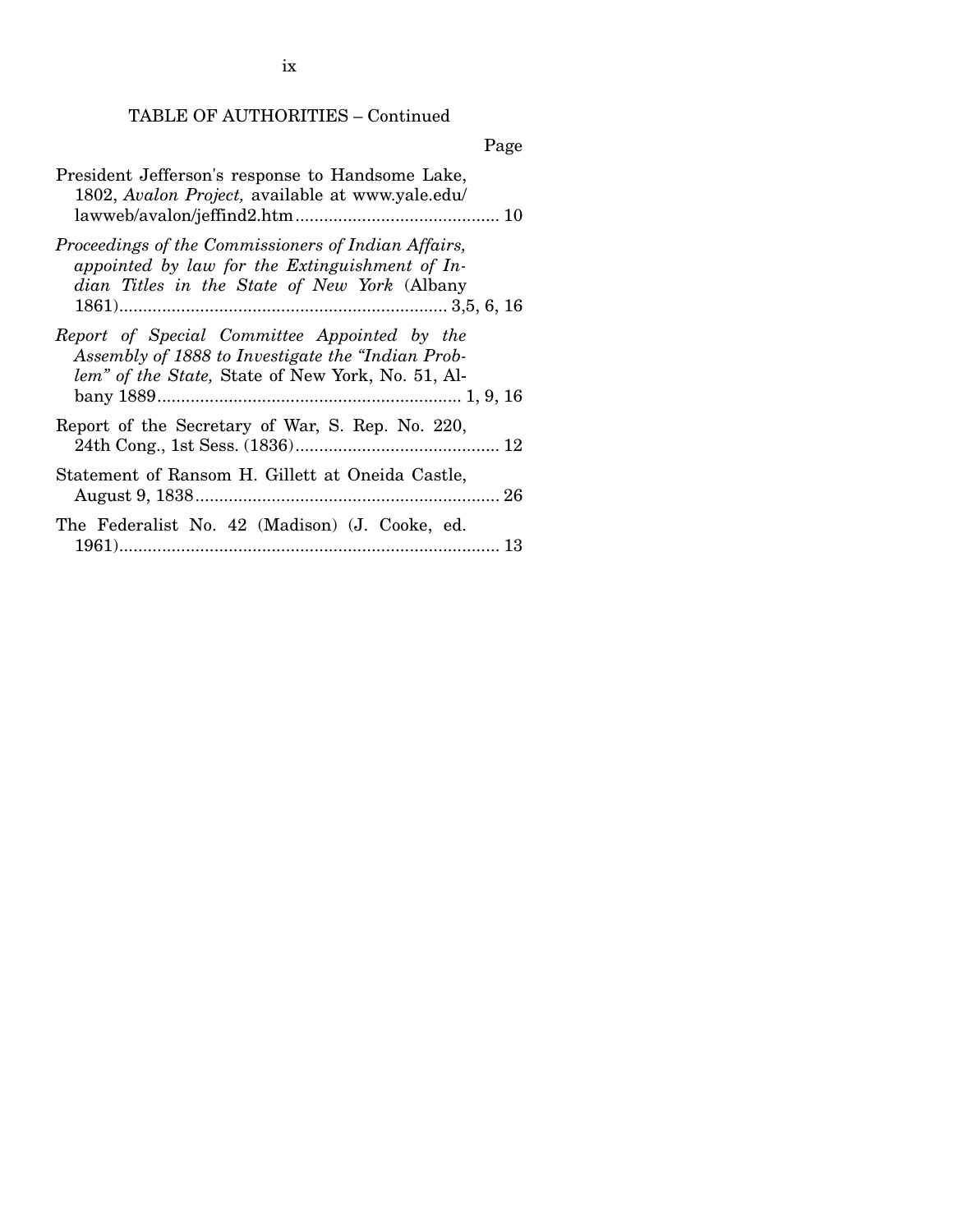### **INTEREST OF AMICI<sup>1</sup>**

 Amici are federally recognized and/or traditional Indian nations or tribes that are indigenous to/or historically connected to New York State.<sup>2</sup> Amici Oneida Tribe of Indians of Wisconsin and the Oneida of the Thames are plaintiffs in the Oneida land claim along with the Oneida Nation of New York, respondent here. *See Oneida Indian Nation of New York v. County of Oneida,* 434 F. Supp. 527, 532 (N.D.N.Y.), *aff 'd*, 270 U.S. 226, 230 (*Oneida II*) (1985). All amici's experiences with New York respecting tribal lands parallels that of the Oneida: persistent trading in their lands without the required approbation of the United States, giving rise to claims against New York similar to that asserted by the Oneida. *See Report of Special Committee Appointed by the Assembly of 1888 to Investigate the "Indian Problem" of the State,* State of New York, No. 51, Albany 1889 [Whipple Report].<sup>3</sup>

<sup>&</sup>lt;sup>1</sup> In accordance with this Court's Rule 37.6, amici state that no counsel for any party authored part or all of this brief and that no entity other than amici made a monetary contribution to the preparation or submission of this brief. The parties have consented to the filing of this brief and letters showing such are filed with this brief in accordance with Rule 37.3.

<sup>2</sup> *See* 68 Fed. Reg. 68180 (Dec. 5, 2003) (Cayuga Nation of New York) and 68182 (Oneida Tribe of Indians of Wisconsin, Onondaga Nation, St. Regis Mohawk Tribe, Seneca Nation of Indians, and Tonawanda Band of Seneca Indians.)

<sup>&</sup>lt;sup>3</sup> See Cayuga Indian Nation of New York. v. Pataki, No. 02-6111(L) (2d Cir., argued March 31, 2004) (amicus Cayuga Nation); *Oneida Indian Nation of New York v. State of New York,* 74-CV-187 (N.D.N.Y.) (amici Oneida Tribe of Indians of Wisconsin and Oneida of the Thames); *St. Regis Mohawk Tribe v. State of New York,* 82-CV-783, 82-CV-1114 & 89-CV-829 (N.D.N.Y.) (amici Mohawk Council of Akwesasne, Mohawk Nation, and St. Regis Mohawk Tribe); *Seneca Nation v. State of New York.,* 85-CV-0411 (W.D.N.Y.) (amicus Seneca Nation of Indians); and *Seneca Nation v. State of New York,* 2004 WL 2008521 (2d Cir., Sept. 9, (Continued on following page)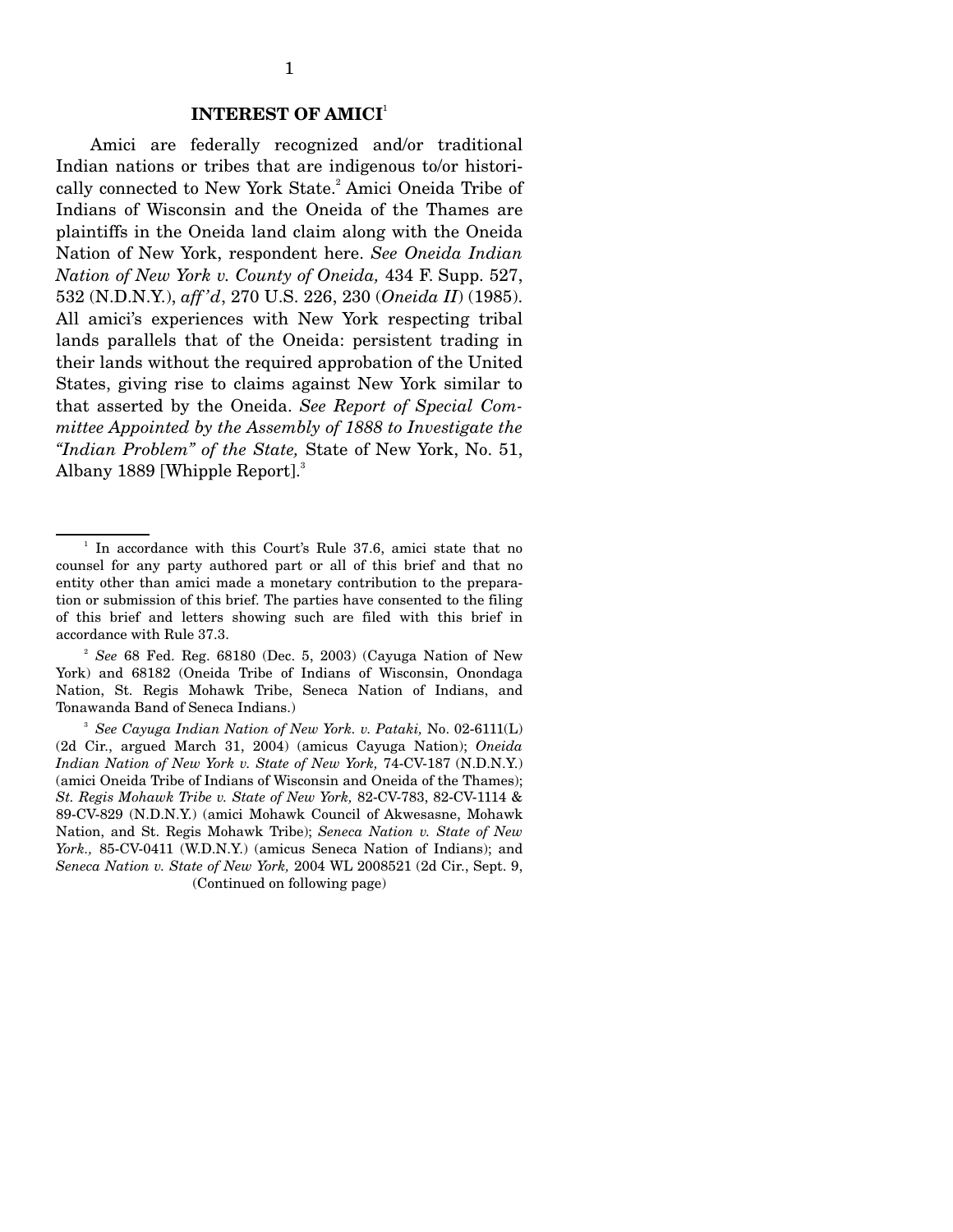Amici include tribal signatories to early treaties with the United States, including the 1794 Treaty of Canandaigua, 7 Stat. 44, which confirmed reservations for them. The Treaty of Canandaigua remains the cornerstone of relations between the signatory tribes and the United States, with federal annuities under it having been paid continuously since 1794. Felix S. Cohen, *Handbook of Federal Indian Law* at 419 (1942 ed.): "These several treaties guaranteed to the Iroquois (Six Nations) the right of occupancy of their well-defined territories and had the effect of placing the tribes and their reservations beyond the operation and effect of general state laws." Amici also include tribal signatories to the Treaty of Buffalo Creek, Treaty of January 15, 1838, 7 Stat. 550.

 Many amici continue to occupy reservations that were the subject of one or both these treaties, reservations that are acknowledged by all as Indian country today. In this proceeding, Petitioner City of Sherrill [Sherrill] disputes that the Treaty of Canandaigua established the reservations confirmed there as Indian country and asserts that any such reservations were abolished by the Treaty of Buffalo Creek. Pet. Br., at 17-31, 31-39. By reason of similar histories and treaty protected rights, amici have a direct and profound interest in this proceeding.

### **STATEMENT OF THE CASE**

 The Statement of the Case made by Sherrill fails to present the complete historical context for the issues presented here. A more complete historical context is set out below, which shows a consistent and longstanding

<sup>2004) (</sup>amici Seneca Nation of Indians and Tonawanda Band of Seneca Indians.)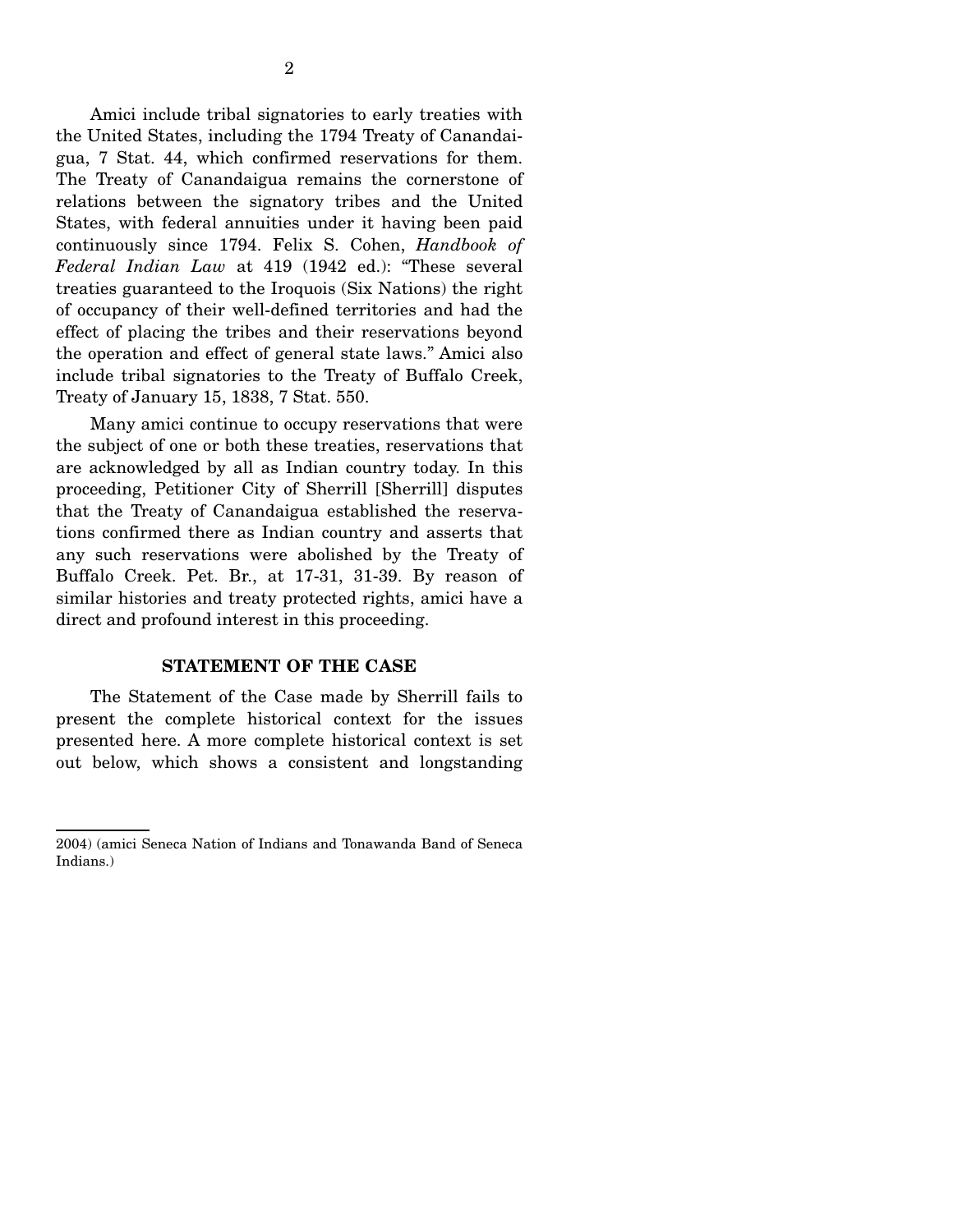disregard by New York for federal treaty and statutory protections for Six Nations' territories.

## **Early federal-state conflict over relations with Six Nations**

 On July 13, 1775, Congress took control over relations with the Six Nations Confederacy and approved a speech to the Six Nations urging their neutrality in the impending war. *See* 2 Journals of the Continental Congress 93, 174-81 (Library of Cong. ed.). Ultimately, Congress failed to persuade the Six Nations to stand neutral. The Six Nations split internally, with significant factions of the Seneca, Mohawk, Onondaga and Cayuga Nations joining the British cause and the Oneida and Tuscarora Nations joining the American cause. *See generally* Barbara Graymont, *The Iroquois in the American Revolution,* chap. v (Syracuse U. Press, 1972). Major campaigns were fought in Oneida territory,<sup>4</sup> which was rendered virtually uninhabitable, and most Oneidas took refuge with the Americans at Schenectedy. *Id.* at 241-44.

 The 1783 Treaty of Paris did not address relations with tribal participants in the Revolutionary War and Congress authorized federal treaty commissioners to do so. The treaty commissioners were instructed to confirm boundaries and terms of peace with the Six Nations and give particular assurances to the United States' allies:

Sixthly, And whereas the Oneida and Tuscarora tribes have adhered to the cause of America and

<sup>4</sup> Oneida aboriginal territory was the frontier in New York, its eastern boundary being the same as the 1768 Line of Property division between Indian territory and white settlements. *Proceedings of the Commissioners of Indian Affairs, appointed by law for the Extinguishment of Indian Titles in the State of New York* (Albany 1861) [Hough Report], at 45.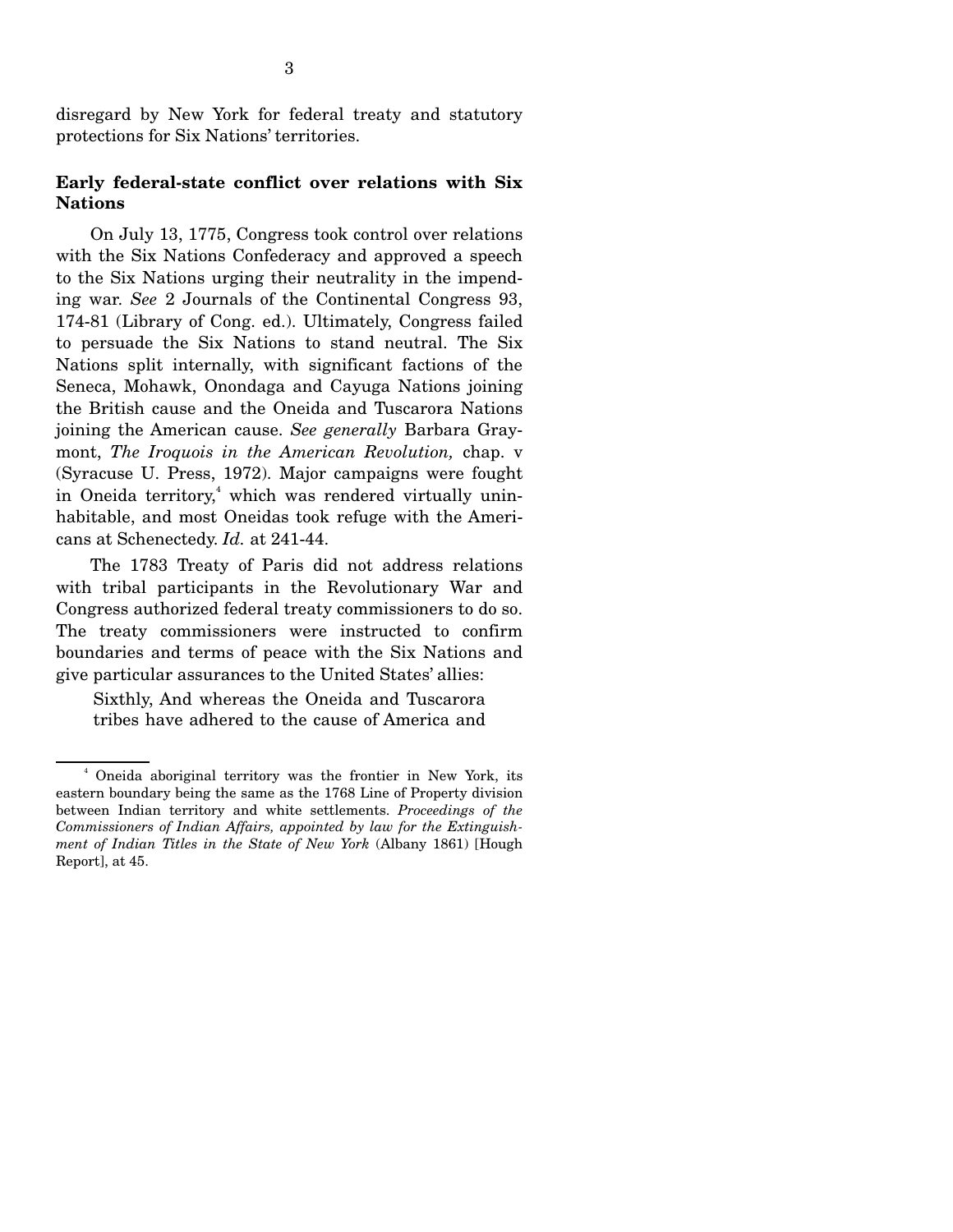joined her arms in the course of the late war, and Congress have frequently assured them of peculiar marks of favour and friendship, the said commissioners are therefore instructed to reassure the said tribes of the friendship of the United States and that they may rely that the lands which they claim as their inheritance will be reserved for their sole use and benefit until they may think if for their own advantage to dispose of the same.

October 15, 1783, 25 Journals of the Continental Congress 680, 687.

 In March 1783, the New York Legislature adopted its first plan to acquire Iroquois territory. State commissioners were instructed to remove the Oneida and Tuscarora to western New York and displace the Seneca, Cayuga, and Onondaga from the State altogether. *See* Henry Manley, *The Treaty of Fort Stanwix*, *1784,* at 28 (N.Y. 1932). The State abandoned its plan to expel the Iroquois when Congress was made aware of its plan by the federal Indian agent for the northern district. *Id.* at 31-32.

 On October 3, 1784, the federal treaty commissioners appointed by Congress to negotiate for peace with the Six Nations opened the federal negotiation at Fort Stanwix. New York's Governor Clinton ordered two state commissioners to attend the negotiation, for the expressed purpose of obstructing the federal proceedings. Hough Report, at 63. Within a few days, the federal commissioners, who had been advised of the state commissioners' instructions, ordered the military officers present to refuse the admission of the state commissioners to the treaty proceedings. Manley, at 86.

 The federal treaty commissioners concluded the Treaty of Fort Stanwix with the Six Nations on October 22, 1784, 7 Stat. 15. The treaty accomplished three objectives: first, it confirmed boundaries and established peace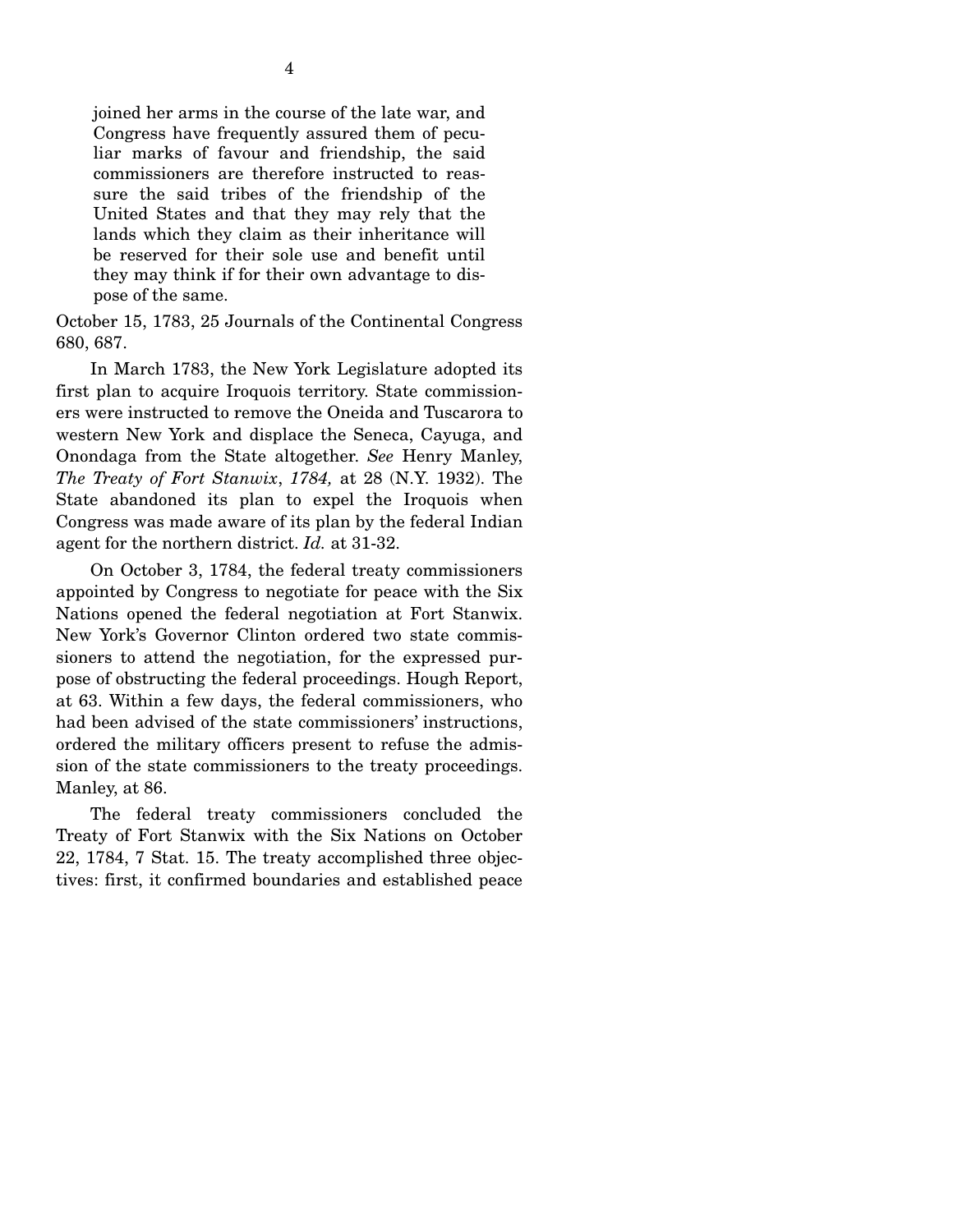on specified terms with the Seneca, Mohawk, Onondaga and Cayuga nations; second, it provided that "The Oneida and Tuscarora nations shall be secured in the possession of the lands on which they are settled"; and third, it exacted a cession of Seneca territory as retribution for the Seneca's part in the war. Graymont, at 282. The United States confirmed all the terms of the Treaty of Fort Stanwix in the 1789 Treaty of Fort Harmar, Treaty of January 9, 1789, 7 Stat. 33.

 New York persisted in its efforts to obtain Iroquois land, meeting with spectacular success in 1788 and 1789. The New York Genesee Company of Adventurers had obtained long term leases of Six Nations territories and, on the pretext of protecting them from such arrangements, the State called for the Six Nations to treat at Fort Schuyler in March 1788. The State representatives met first with the Onondaga Nation and extracted a cession; next, the State representatives met with the Oneida Nation, recommended a cession on the same terms as that just concluded with the Onondaga, and obtained the second cession.<sup>6</sup> "The Deeds of Cession finally obtained were upon nearly the same Basis as the Leases, in regard to Annuities and Reservations." Hough Report, at 126. The State commissioners recommended the same terms to the

<sup>5</sup> At the time, the Tuscarora were guests of Oneida, residing at Oneida territory, but with no proprietary interest in Oneida territory, and with the Seneca near Fort Niagara. *Federal Power Comm'n v. Tuscarora Indian Nation*, 362 U.S. 99, 121 n.18 (1960). The Tuscarora had emigrated from North Carolina and acquired territory in New York between 1798 and 1804. *Id*. at 106 n.10.

<sup>6</sup> The Indian Claims Commission found that the 1788 Oneida cession to the State was obtained by deceit and fraud. *See Oneida Indian Nation of New York v. United States,* 37 Ind. Cl. Comm. 522, 530 (1978).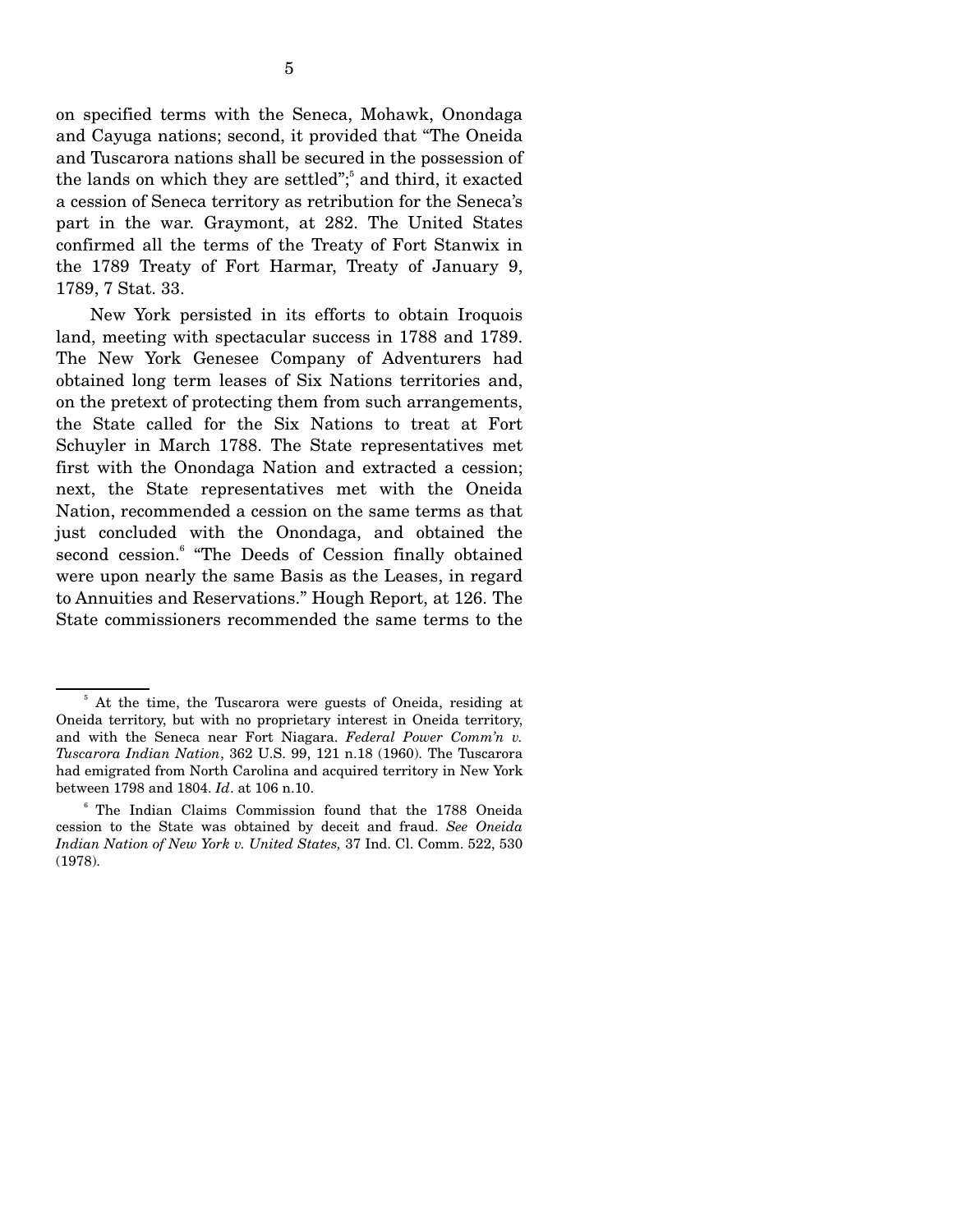Cayuga Nation, which concluded a very similar cession of its lands to the State in 1789. Hough Report, at 251.

## **Constitutional period federal relations with the Six Nations**

 Shortly after adoption of the Constitution, Congress asserted its authority over the protection of Indian lands. With the passage of the Indian Trade and Intercourse Act on July 22, 1790, the Congress provided:

That no sale of lands made by any Indians, or any nation or tribe of Indians within the United States, shall be valid to any person or persons, *or to any state, whether having the right of preemption to such lands or not,* unless the same shall be made and duly executed at some public treaty, held under the authority of the United States.

1 Stat. 137, § 4 (emphasis supplied) (hereafter "Nonintercourse Act"). In a speech to the Seneca leader Cornplanter, President Washington made plain that the Nonintercourse Act applied to Six Nations' territories:

Here, then, is the security for the remainder of your lands. No State, nor person, can purchase your lands, unless at some public treaty, held under the authority of the United States . . .

If ... you have any just cause of complaint against [a purchaser] and can make satisfactory proof thereof, the federal courts will be open to you for redress, as to all other persons.

4 American State Papers, Indian Affairs [ASPIA], Vol. 1, at 142 (1832); *see generally* Francis Prucha, *American Indian Policy in the Formative Years: The Indian Trade and Intercourse Acts, 1790-1834* (University of Nebraska Press 1970).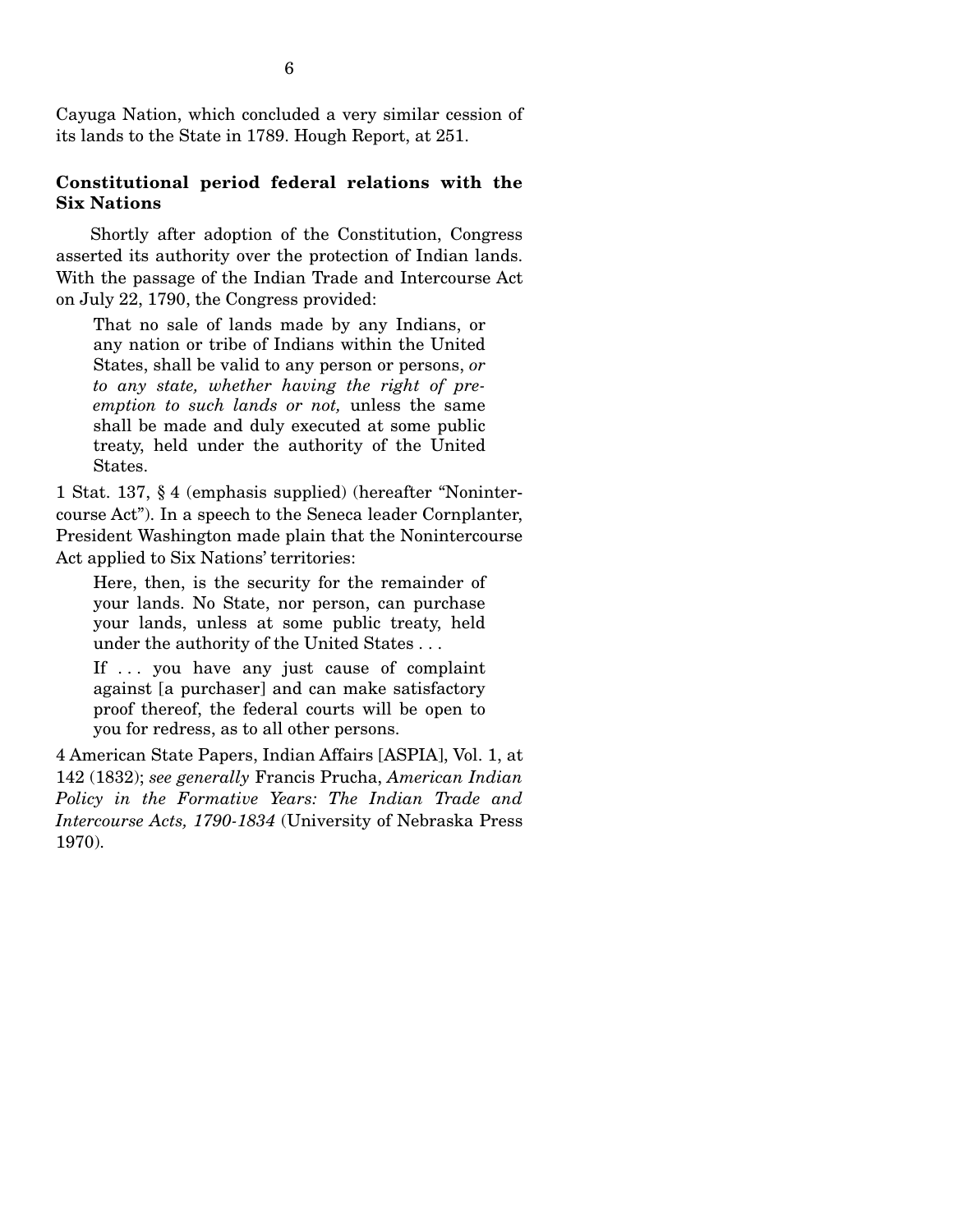Following the passage of the 1790 Act, federal officials frequently noted the necessity of federal approval for transfers of tribal lands in New York. For example, writing in 1791, Secretary of War Henry Knox, in whom the administration of Indian affairs was vested at the time, wrote that "[t]he right of the State of New York, to the preemption of the Cayuga lands is unquestioned, and also that the right embraces all possible alienations of said lands by the Indians, *with the concurrence of the United States, according to the constitution and laws*." I ASPIA, at 169 (emphasis supplied.) And, in 1791, federal treaty commissioner Timothy Pickering repeated President Washington's earlier statement to all the Six Nations. Pickering Papers Vol. 60, at 79 (Massachusetts Historical Society).

 These assurances were repeated directly to the Oneida at the negotiations on the 1794 Treaty of Canandaigua. Meeting first with the Oneida, federal treaty commissioner Pickering reiterated that the Nonintercourse Act declared that no sale of Indian lands would be valid, "unless made at a public treaty held under the authority of the United States." *Id.* at 224. Pickering then proceeded to negotiate necessary and final terms of peace with the Six Nations, because the Seneca had continued to object to the extent of land ceded to the United States at the Treaty of Fort Stanwix and threatened to join the western tribes in a general uprising against the United States. The necessary terms required a re-cession to the Seneca Nation of some portions of those lands ceded to the United States in 1784 and confirmation of all tribes' reservations. *See generally* Edward Phillips, *Timothy Pickering at His Best: Indian Commissioner, 1790-1794*, CII Essex Institute Historical Collections, No. 3, at 190- 202 (1966).

 The modified Seneca boundaries were set out in a separate article in the final treaty, with the other nations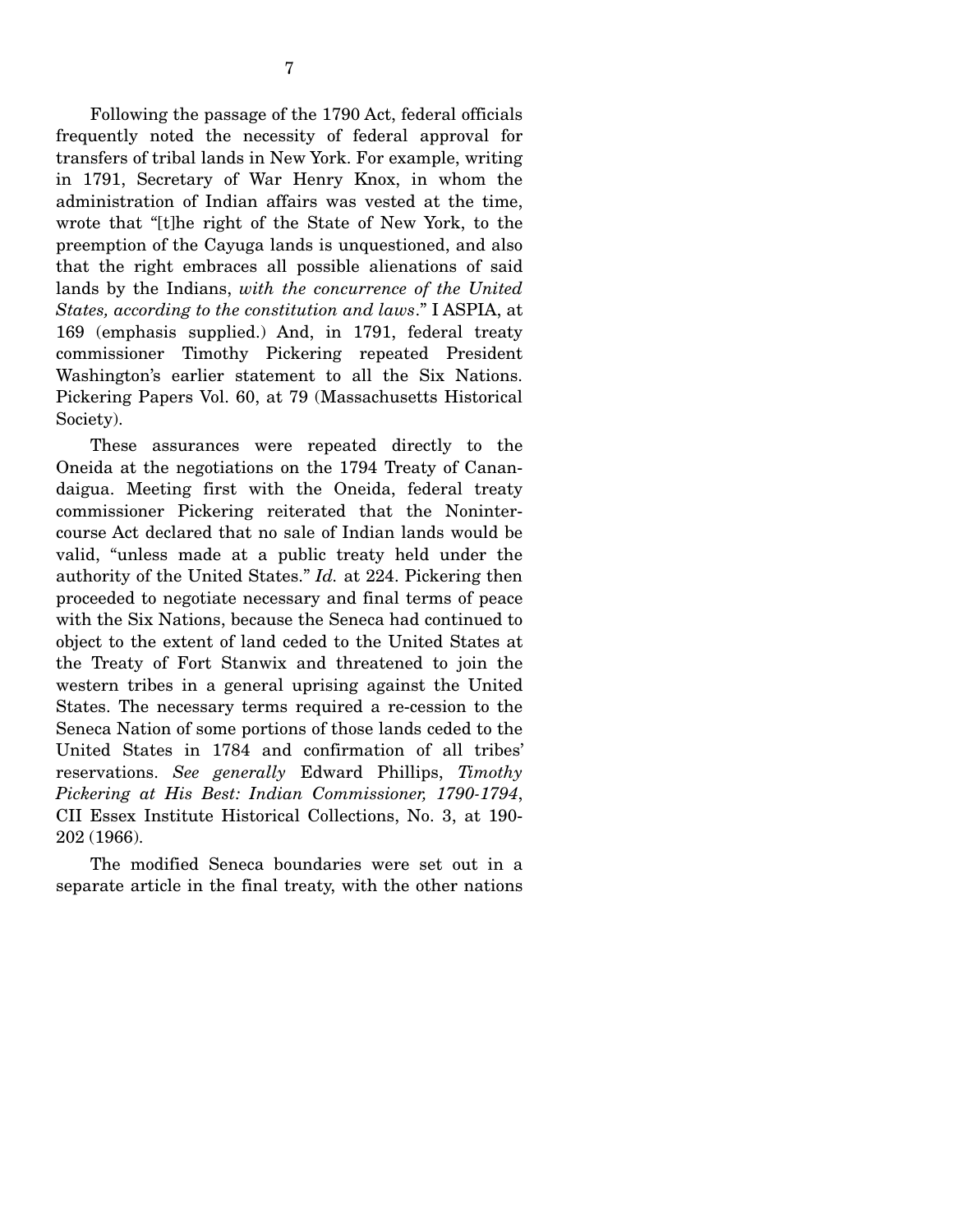or tribes' existing reservations acknowledged in another. The Seneca leaders also demanded a fresh confirmation of their lands from the United States. Pickering agreed, placing the confirmation at the close of each of the separate articles. Pickering Papers, Vol. 60, at 206A-209. In its final form, the Treaty of Canandaigua confirmed the Oneida, Onondaga and Cayuga reservations in article II, confirmed the modified Seneca boundary in article III, and gave the United States' assurance that all the signatory nations' or tribes' lands would remain theirs in the same terms at the end of both articles II and III. Finally, the treaty obligated the United States to pay an annual annuity to the Six Nations of \$4,500.00, "[i]n consideration of the peace and friendship hereby established." 7 Stat. 44, art. VI.<sup>7</sup> The United States has continuously since 1794 made the annuity payment required by the Treaty of Canandaigua to the Six Nations members and successors. *Tuscarora Indian Nation*, 362 U.S at 118 n.17.

### **New York acquisition of Six Nations' reservation land**

 Even after adoption of the Constitution and passage of the Nonintercourse Act, New York continued its practice of acquiring Iroquois territory without regard to federal policy or law. In 1793 and again in 1795, the State legislature authorized its commissioners to treat for Oneida, Onondaga, and Cayuga lands. Act of March 11, 1793, 1793 N.Y. Laws, ch. 51; Act of April 9, 1795, 1795 N.Y. Laws, ch.

<sup>&</sup>lt;sup>7</sup> As noted above, the Tuscarora reservation was formally established between 1798 and 1804, after the Treaty of Canandaigua. Similarly, the St. Regis Mohawk Reservation, originally excepted from a sale from the State to a private pre-emption holder, was also confirmed later by federal treaty in 1796. *See* Treaty with the Seven Nations of Canada, May 31, 1796, 7 Stat. 55; *Handbook of Federal Indian Law,* at 423 n.69.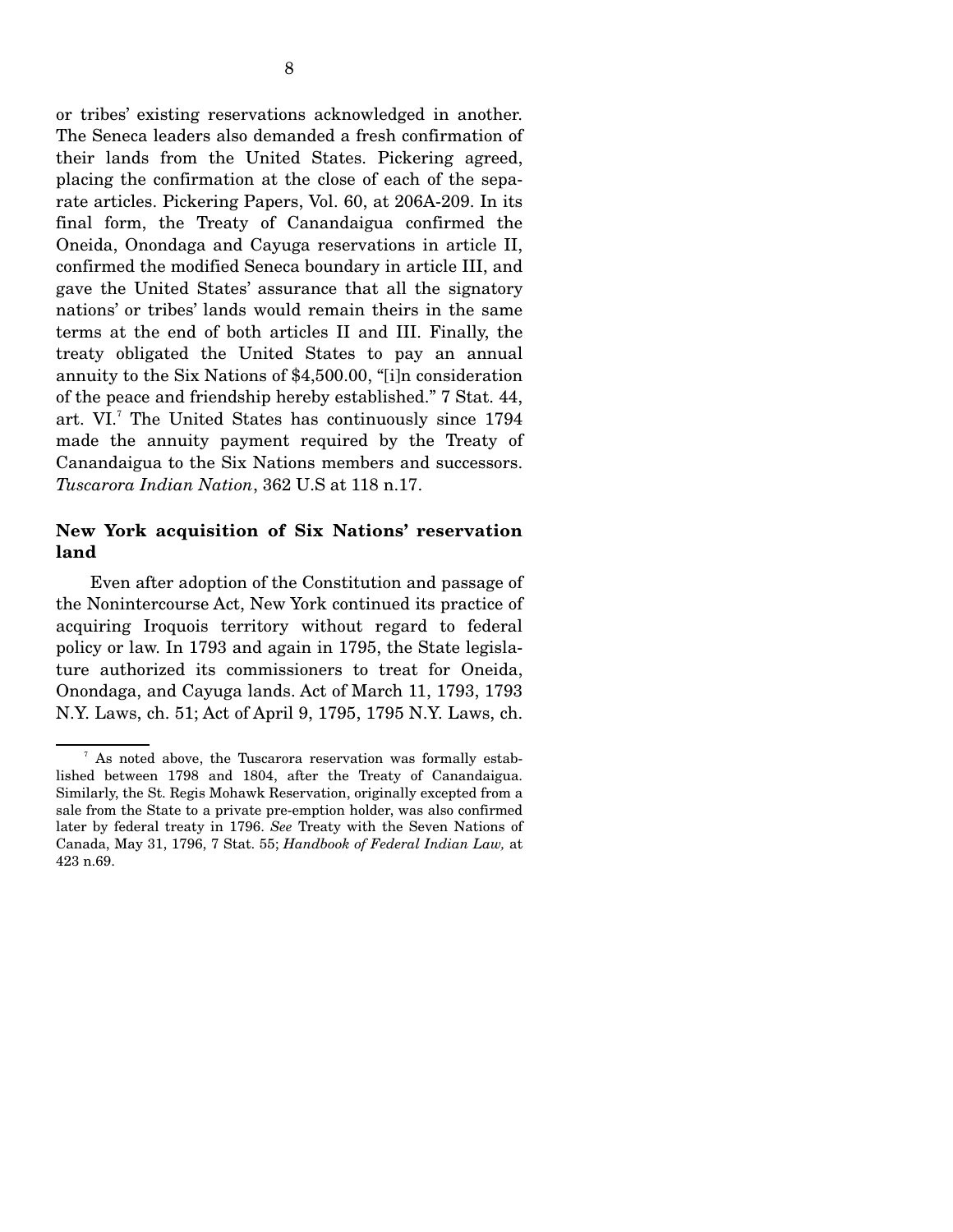70. Under authority of these acts, state commissioners purported to acquire portions of the Onondaga, Oneida, and Cayuga Reservations, all without approval by the United States Senate or proclamation by the President. *See* Whipple Report, at 195, 199, 224 & 244.

 From these early transactions until the midnineteenth century, the State entered into other transactions with nations and tribes in its borders to acquire tribal lands. *See generally* Whipple Report, Index. The majority of these transactions involved Oneida territory, but others involved Cayuga, Mohawk, Onondaga, and Seneca reservations.<sup>8</sup> Most of these transactions were not ratified and proclaimed as federal treaties, although a few were when particular State officials decided to comply with the Nonintercourse Act. *Id.* at 22, 249.

 New York had actual knowledge of the applicability and requirements of federal law at the time it engaged in these transactions. In 1795, then Secretary of War Pickering (who had just concluded the Treaty of Canandaigua for the United States) was advised by the federal Indian agent for the northern department that New York had authorized its commissioners to meet with the

<sup>&</sup>lt;sup>8</sup> There were relatively few State treaties with Seneca, even though the Treaty of Canandaigua confirmed a large territory for the Nation. This is because New York State ceded its right of pre-emption to most Seneca territory to Massachusetts in the 1786 Hartford Compact, and Massachusetts in turn sold it to private investors. As a result, the 1797 Treaty of Big Tree, in which the Seneca lost possession of the majority of their territory reserving certain reservations, was a transaction among these private investors, the Seneca Nation, and the United States. Agreement with the Seneca, September 15, 1797, 7 Stat. 601. However, New York did acquire two, small portions of Seneca territory to which it had retained the right of pre-emption and authorized the sale of other portions to private individuals who had purchased the right of pre-emption from Massachusetts. *See* Whipple Report, at 17-25.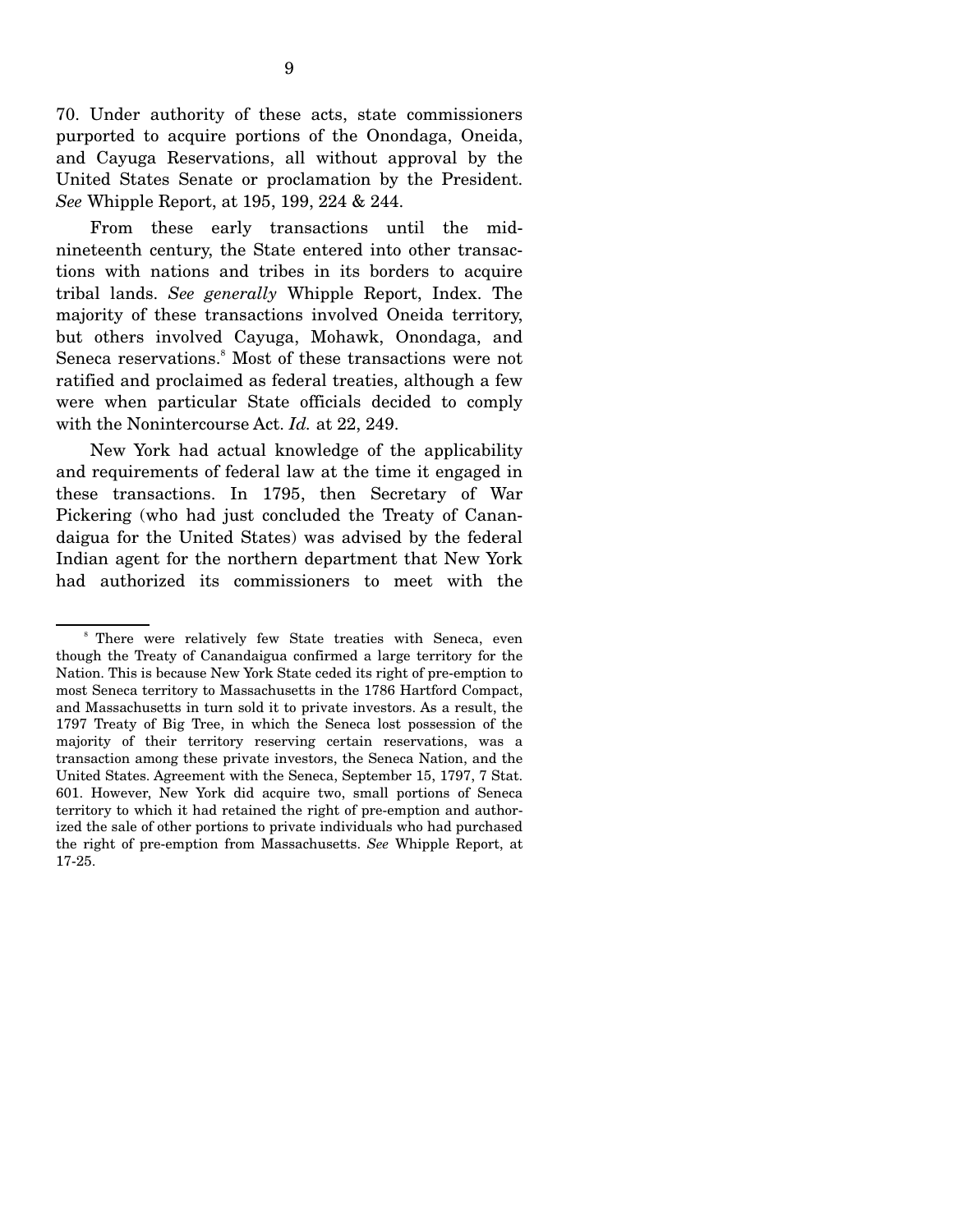Oneida, Onondaga, and Cayuga for the purpose of acquiring tribal land. Pickering sought an opinion from the United States Attorney General William Bradford as to whether the Nonintercourse Act applied to such state transactions. Bradford responded that it did:

The language of this act [of March 1, 1793] is too express to admit of any doubt . . . It is true, that by treaties made by the State of New York with the Oneidas, Onondagas and Cayugas, previous to the present Constitution of the United States, those nations ceded all their lands to the people of New York, but reserved to themselves and their posterity forever (for their own use & cultivation, but not to be sold, leased or in any other manner disposed of to others,) certain tracts of their said lands, with the free right of hunting & fishing &c. So far therefore as respects the lands thus reserved the treaties do not operate further than to secure to the State of New York the right of preemption, but subject to this right they are still the lands of those nations, and their claims to them, it is conceived cannot be extinguished but by a treaty holden under the authority of the United States, and in the manner prescribed by the laws of Congress.

Resp. App. 1a-4a; *accord* President Jefferson's response to Handsome Lake, 1802, *Avalon Project,* available at www. yale.edu/lawweb/avalon/jeffind2.htm ("when you desire to sell, even to a State, [that] an agent from the United States should attend the sale, see that your consent is freely given, a satisfactory price paid, and report to us what has been done, for our approbation.") Pickering took the precaution of sending the Attorney General's opinion to Governor Clinton, the same governor who had attempted to thwart the 1784 Treaty of Fort Stanwix. *See* page 4, *supra*; Pickering Papers, vol. 60, at 209. The State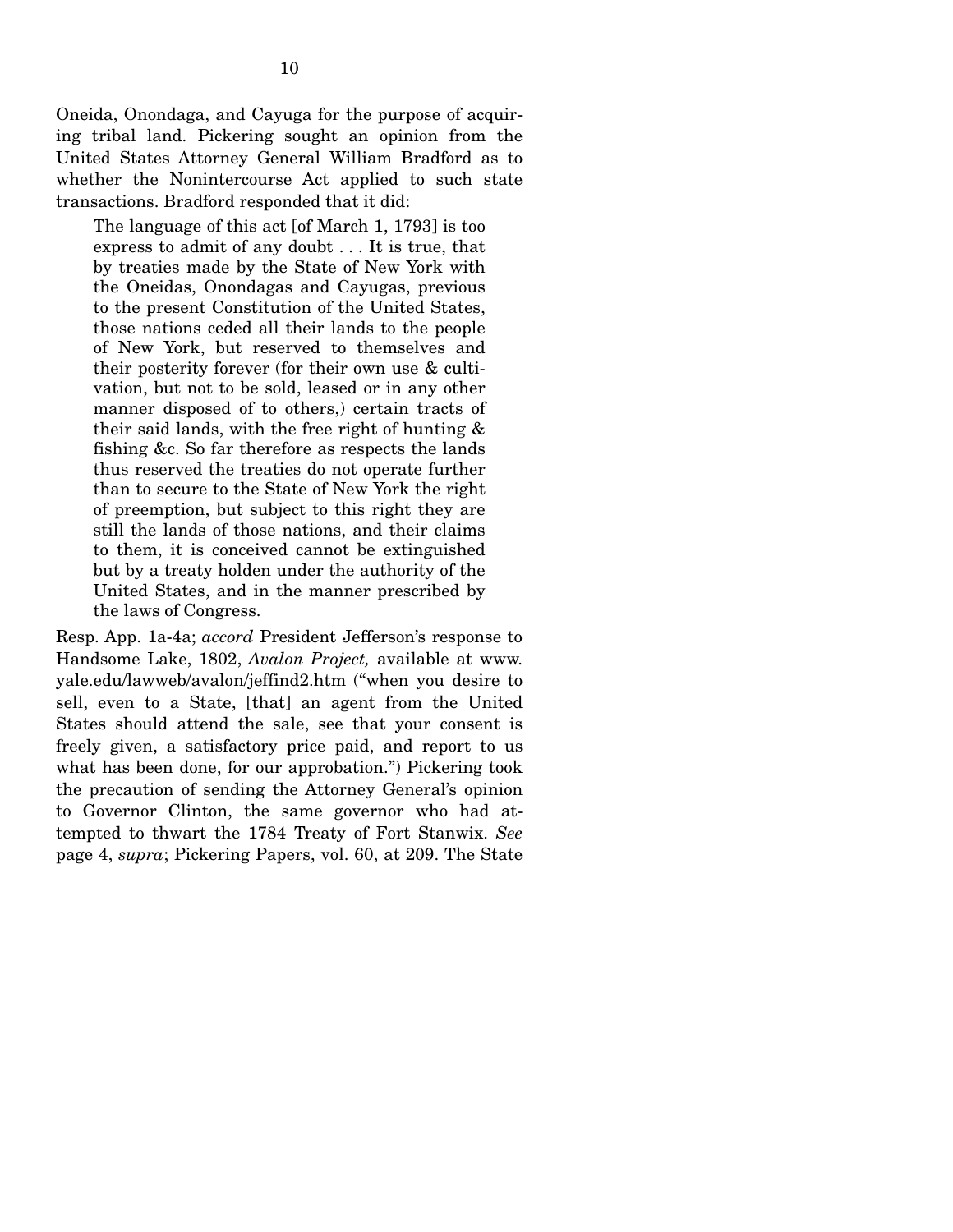concluded this particular and the subsequent transactions nonetheless.

## **Attempted removal of the Six Nations from New York**

 By the early nineteenth century, the holdings of the Six Nations had been reduced by New York from millions to less than two hundred thousand acres. Many of those Indians who were displaced as a result relocated to other reservations in the State of New York, while others looked to Indian territory outside the State. In 1815, Six Nation chiefs inquired in a formal memorial of the President whether he would agree to their acquisition of land in the Ohio territory among Indian friends and whether, in that event, "existing treaties [would] still remain in force, and annuities paid as heretofore." *Emigrant Indians v. United States,* 5 Ind. Cl. Comm. 560, 562-63 (1957). In 1816, Secretary of War Crawford responded that "removal shall in no manner change your friendly relations and existing treaties with the Government," including annuities thereunder. *Id*.; *see also* Letter of Secretary of War Calhoun to Jasper Parrish, Sub-Agent, Six Nations, May 14, 1818, W. Hemphill, ed., *The Papers of John C. Calhoun*, *1817-1818*, Vol. III (1967) (Six Nations assured that land acquired in the West not intended by the United States to be in exchange for tribal lands in New York.)

 Having received the requested assurances, certain of the Six Nations, denominated New York Indians in these transactions, negotiated with the Menominee and Winnebago Nations to purchase land in Wisconsin, eventually acquiring 500,000 acres. *See* Treaty with the Menominee, February 8, 1831, 7 Stat. 342. After the 1831 treaty, the United States expressed concern that Wisconsin was not well suited as a new home for the New York Indians. Department of War officials repeatedly warned that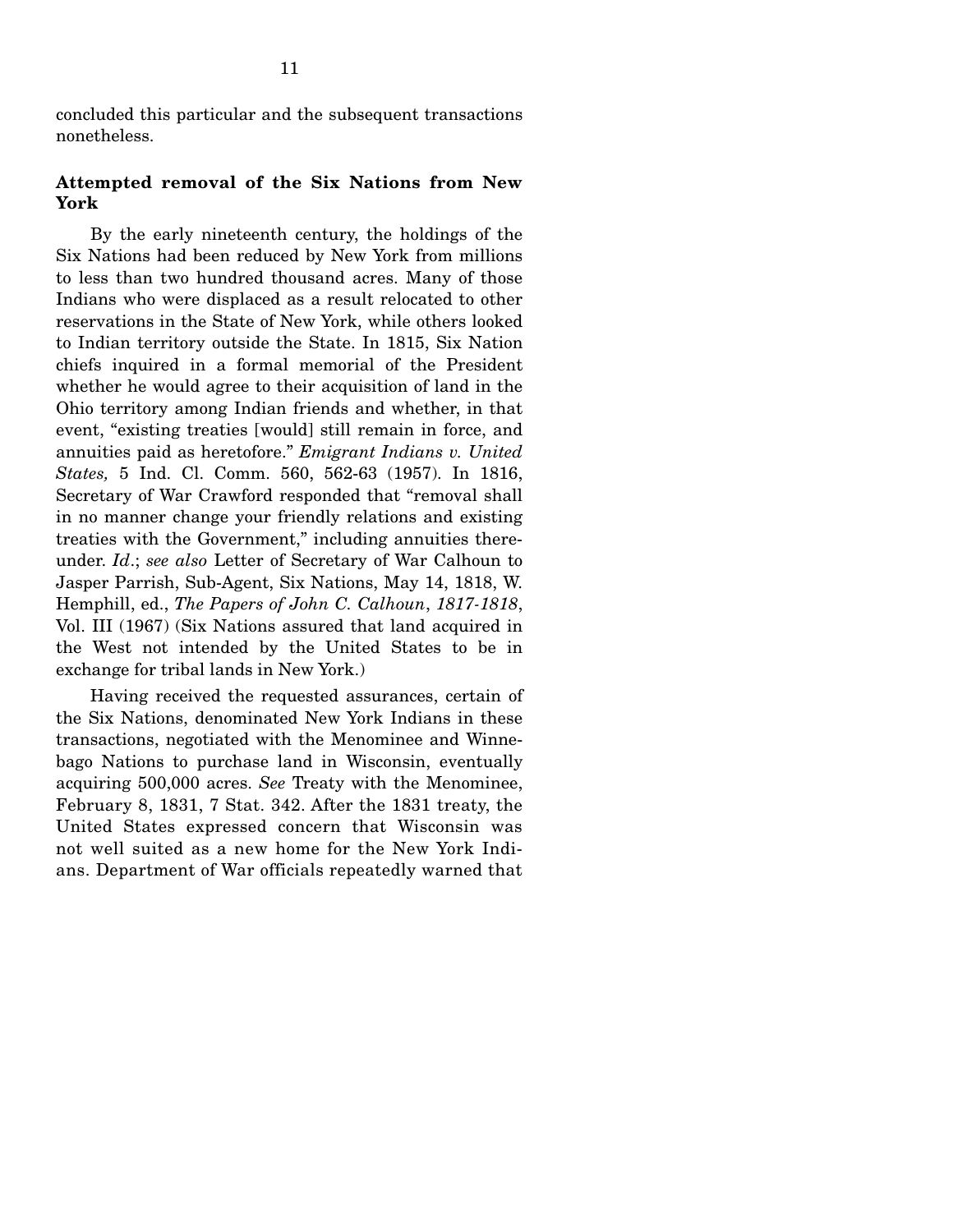non-Indian settlers would increase in the vicinity of Green Bay in the coming years and urged the New York Indians to relocate west of the Mississippi. *See* Report of the Secretary of War, S. Rep. No. 220, 24th Cong., 1st Sess. (1836).

 To exchange the territory acquired in Wisconsin for territory in Kansas, the United States concluded the 1838 Buffalo Creek Treaty with the New York Indians. 7 Stat. 550. In its preamble, the treaty summarized the memorial sent by the Six Nations to the President in 1815 and the President's response, including the United States' commitment that existing treaties would remain in full force, as the premise for the 1838 treaty. The purpose of the treaty was to exchange land acquired by New York Indians in Wisconsin for land in the Kansas territory. Thus, article 1 ceded the Wisconsin land, except for a tract at Green Bay, and article 2 described the new tract set aside for the New York Indians. Articles 10 and 14 approved certain sales of Seneca and Tuscarora lands in New York to private holders of the right of pre-emption. No other sales of New York reservations were approved in the treaty.

 The Buffalo Creek Treaty did not compel the removal of the New York Indians to the Kansas territory and the New York Indians did not, in fact, remove. *New York Indians v. United States,* 170 U.S. 1, *modified on other grounds*, 170 U.S. 614 (1898). The Seneca reservations ceded in article 10 of the treaty were restored by later federal treaties with the Seneca Nation and the Tonawanda Band of Seneca. *See* Treaty with the Seneca, May 20, 1842, 7 Stat. 586; Treaty with the Seneca, Tonawanda Band, November 5, 1857, 11 Stat. 735. The Tuscarora sale approved by the treaty was cancelled later, leaving the Tuscarora continuously in possession. *Handbook of Federal Indian Law,* at 423 n.79.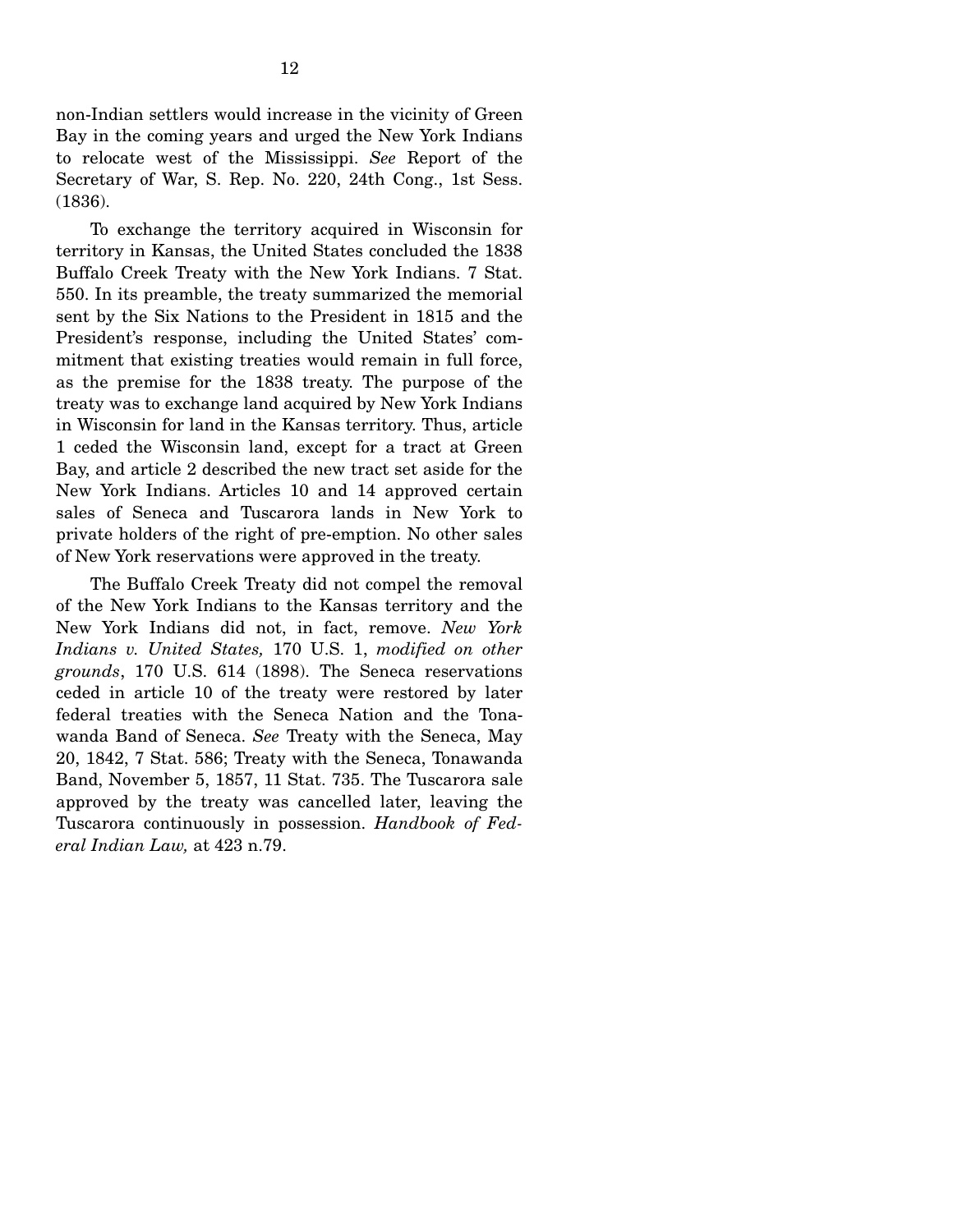#### **SUMMARY OF ARGUMENT**

 Before adoption of the Constitution, New York aggressively asserted its so-called legislative right and extinguished title to literally millions of acres of Iroquois territory in 1788 and 1789. *See Worcester v. Georgia,* 31 U.S. 515, 559 (1832) (federal authority at the time shackled by ambiguous proviso that legislative power of any state within its own limits shall not be infringed or violated); *United States v. Forty Three Gallons of Whiskey,* 93 U.S. 188, 194 (1876). The Founding Fathers stripped the legislative rights proviso from Congress' authority over Indian affairs in the Constitution, believing the proviso to be "absolutely incomprehensible." The Federalist No. 42, at 284 (Madison) (J. Cooke, ed. 1961). Thus, the whole power of regulating affairs with tribes, including the exclusive power to extinguish tribal title, was vested in the Congress. This exclusive federal power extends to tribal lands in New York, even though New York rather than the United States held the fee title, or right of pre-emption, to those lands. *Oneida Indian Nation v. County of Oneida (Oneida I),* 414 U.S. 661, 667, 670 (1974).<sup>9</sup>

 Nonetheless, "New York State continued to take the same position concerning its superiority over Indian affairs after the Consitution (sic) was adopted, and after the Trade and Intercourse Act was passed." *Oneida Indian Nation of New York v. United States,* 43 Ind. Cl. Comm. 373, 377-78 (1978). The State persisted in dispossessing tribes of their lands without federal approbation, including

<sup>&</sup>lt;sup>9</sup> Amici Madison and Oneida Counties argue here that the Nonintercourse Act did not apply to the individual states. *See* Amici Madison & Oneida Counties Br., at 13. New York made this identical argument as amicus before the Supreme Court in *Oneida I* and the Supreme Court squarely rejected it. Amicus Curiae State of New York, at 10-22; *Oneida I,* 414 U.S. at 670.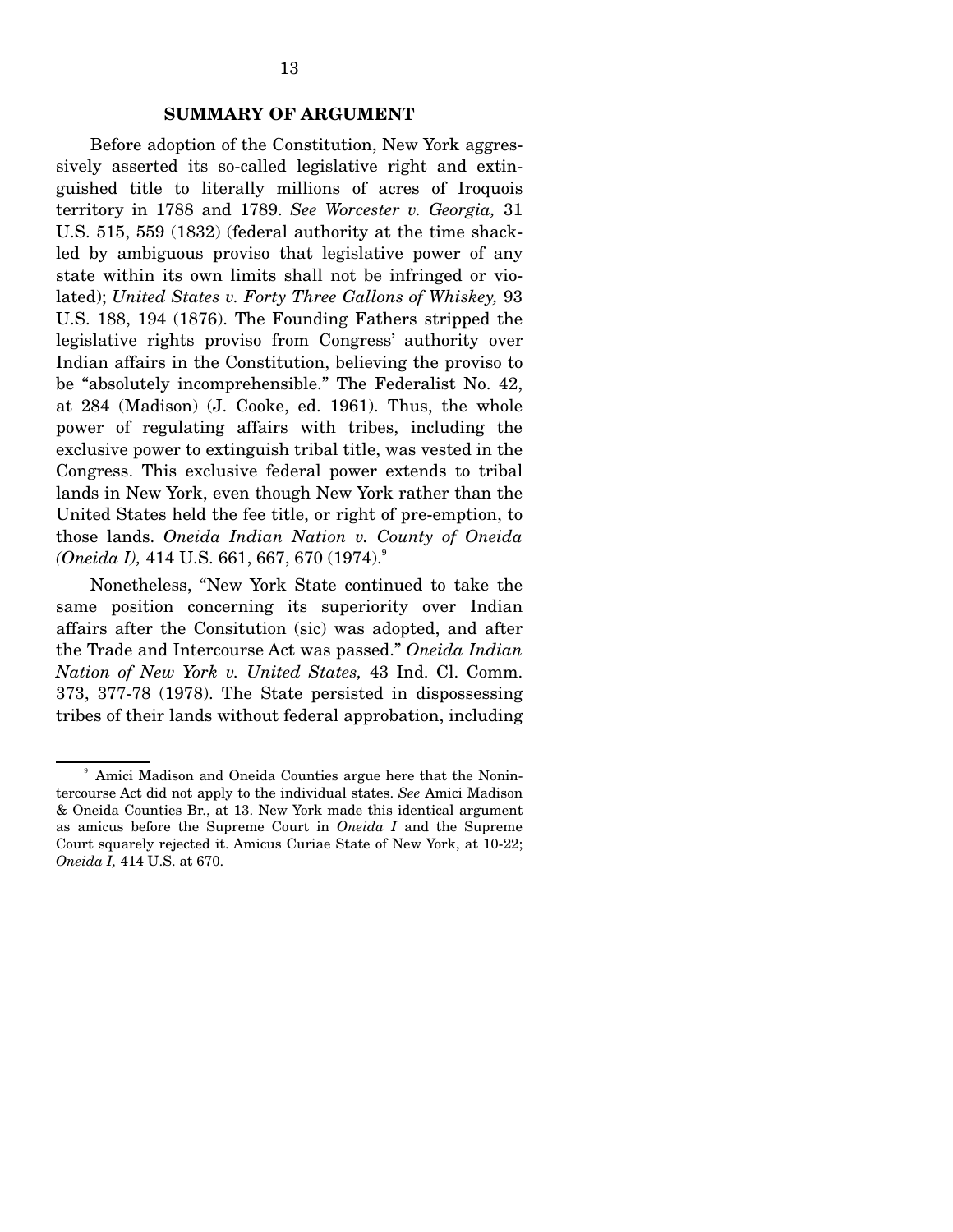an 1805 transaction with the Oneida Nation that purported to cede the land that Sherrill asserts it can tax.

 Now, Sherrill argues that the Oneida Reservation is a state, not a federal, reservation, and for this and other reasons is not subject to the protection of federal law. These arguments come far too late in the day of Iroquois/New York relations to be credible. The literal language of the Treaty of Canandaigua and the admitted federal reservation status of the similarly created Onondaga Reservation disprove the claimed state law status of the Oneida Reservation. Further, this Court's *Oneida II*  decision forecloses Sherrill's construction of the Nonintercourse Act as inapplicable to the Oneida Reservation. Holding that federal common law principles codified in the Act precluded the alienation of Oneida land without the approbation of the United States, the Court effectively determined that the Act applied to New York reservations. *Oneida II,* 270 U.S. at 240 (1985). Federal officials, including President Washington, so stated at the time. Thus, Sherrill's claimed authority to tax the subject land runs squarely into the federal reservation status and restraints against alienation of the subject land.

 The status of the federal Indian reservations in New York was not altered by the 1838 Buffalo Creek Treaty. The Buffalo Creek Treaty did not compel removal and did not abolish the tribes' reservations in New York. Instead, the treaty contemplated that, were the New York Indians to remove, separate transactions respecting their lands in New York would take place, which transactions would comply with the Nonintercourse Act. These events did not occur and the New York nations and tribes remain in New York today. *See New York Indian v. United States,* 170 U.S. 1 (1898).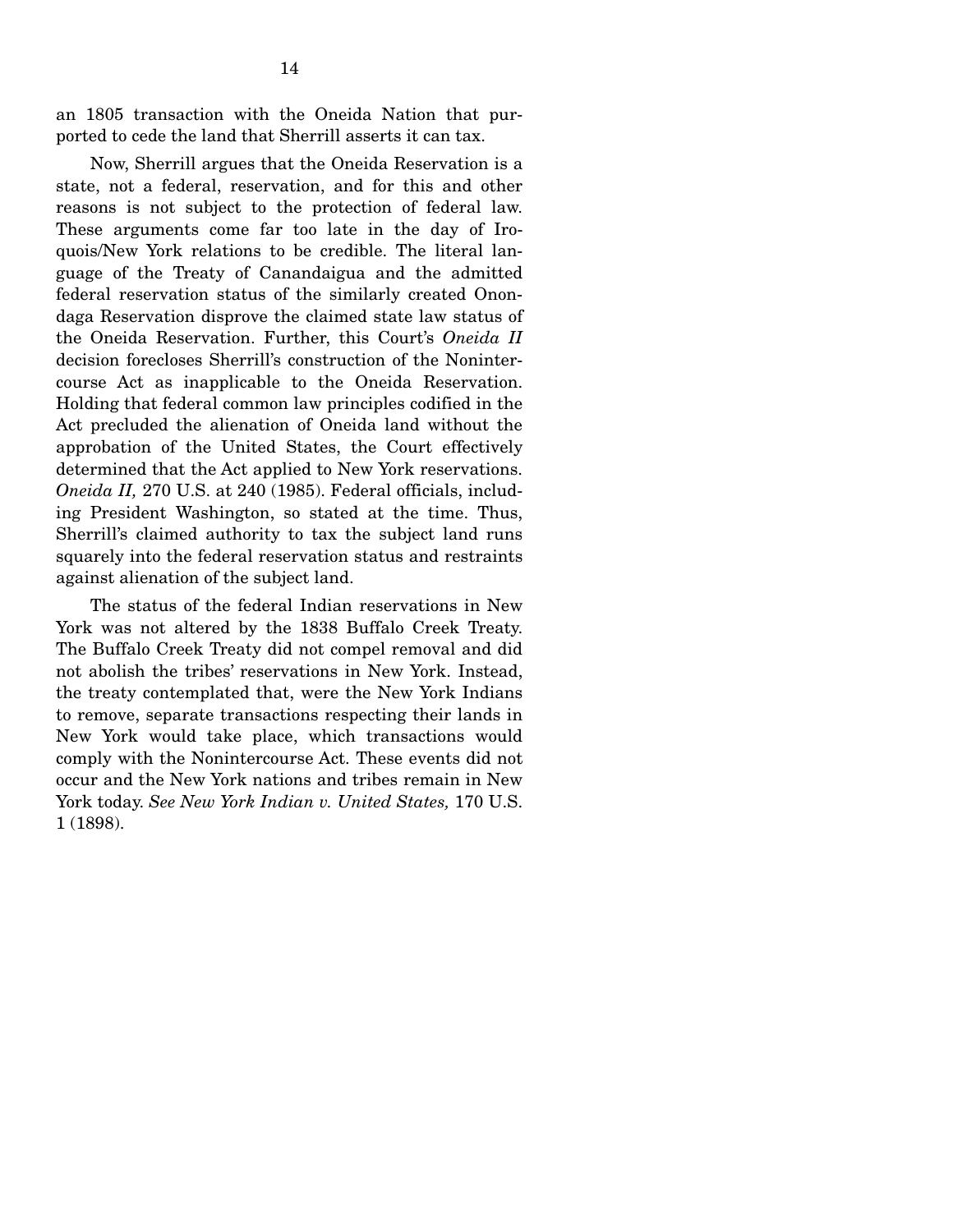#### **ARGUMENT**

**I. The Six Nations and successor tribes occupy Indian country in New York State that is subject to federal treaty and statutory restraints against extinguishment.** 

### **A. The Treaty of Canandaigua confirmed federal Indian reservations for the tribal signatories thereto.**

 By its express terms, the Treaty of Canandaigua "acknowledge[d] the lands reserved to the Oneida, Onondaga and Cayuga Nations, in their respective treaties with the state of New York, and called their reservations, to be their property;" 7 Stat. 44, art II. A plainer expression of federal intent to recognize an Indian reservation is difficult to imagine. *Compare Northwestern Bands of Shoshone Indians v. United States,* 324 U.S. 335, 350 (1945) (treaty provision acknowledging territory to be that of signatory tribe recognizes reservation); *United States v. Shoshone Tribe,* 304 U.S. 111, 113 (1938) (treaty providing territory "shall be and the same is set apart for the absolute and undisturbed occupation . . . ")

 As to the Oneida Nation in particular, the federal purpose in securing the reservation was pointed and powerful. The Oneida had fought as an American ally in the Revolutionary War and had suffered grievously as a result. In the trilogy of treaties concluding with the Treaty of Canandaigua, Congress made clear that it secured the Oneida Nation in its territory out of gratitude for Oneida loyalty during the Revolution. This was appropriate in light of the displacement of the Oneida from their territory during the war and the obvious and continuing designs of New York State upon Oneida territory. *See* page 3, *supra*. Notwithstanding Sherrill's contrary conclusion, Congress' "peculiar marks of favour and friendship" for its Oneida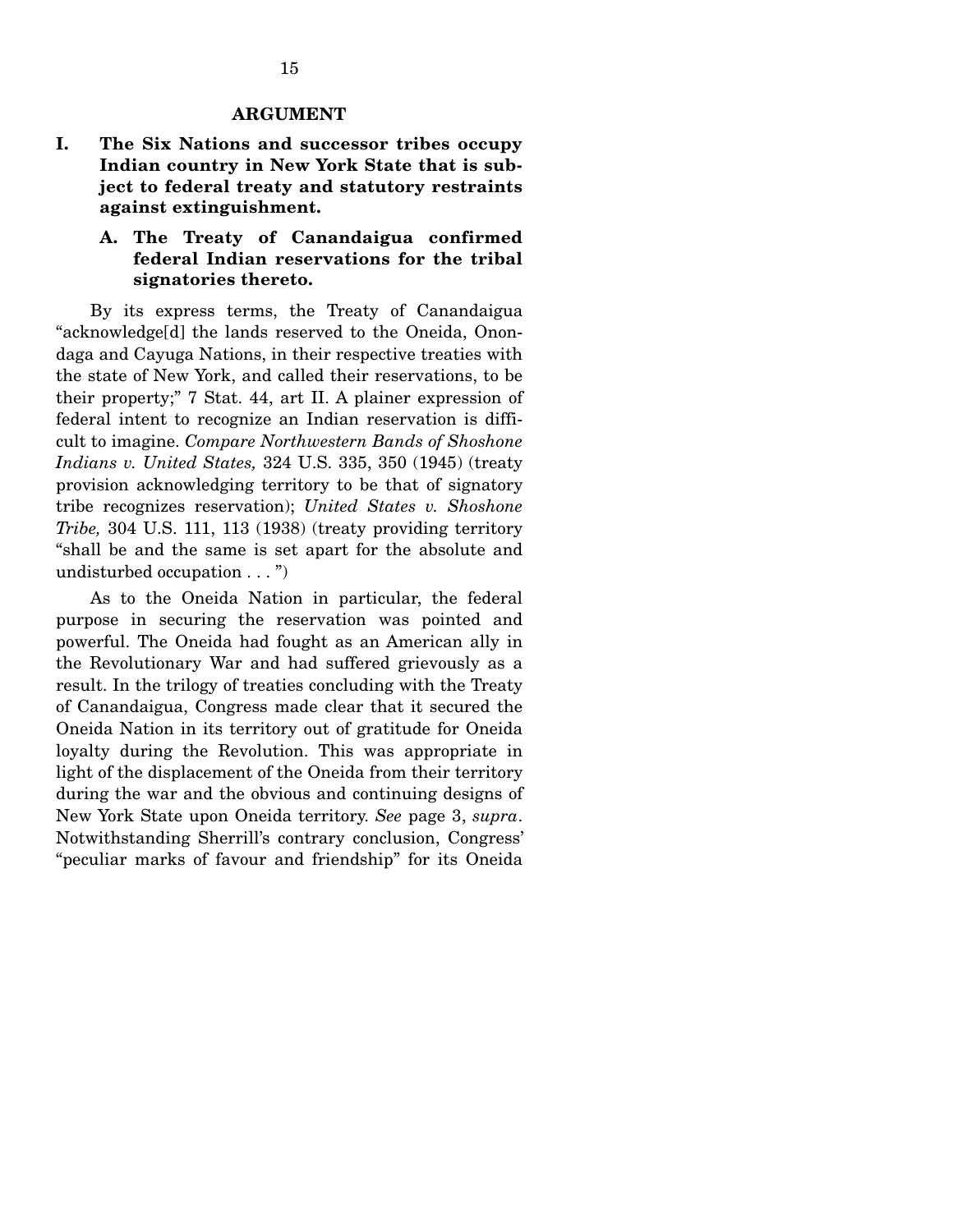ally constitutes sufficient federal purpose for the set aside in the Treaty of Canandaigua. *See* Pet. Br., at 23-24.

 Were there any doubt, the similar historical origin of the Onondaga Reservation, an admitted federal Indian reservation, with that of the Oneida Reservation concludes the matter. In March 1788, New York invited the Six Nations to meet with state commissioners to consider leases of Six Nations territory obtained by private individuals. *See* Hough Report, at 118-128. The meeting took place in August 1788 at Fort Schuyler. Because Onondaga arrived first, the State negotiated first with the Onondaga Nation, concluding a treaty on September 12. Whipple Report, at 190. Article I of the Onondaga treaty purported to cede all Onondaga lands to New York State and article II described an area reserved for exclusive Onondaga use and occupation out of the so-called ceded lands. *Id.* 

 The State commissioners then turned their attention to Oneida. The State commissioners described the Onondaga treaty to the Oneida and recommended that the Oneida enter into a similar arrangement. Hough Report, at 212-13. The Oneida did so on September 28, 1788. Whipple Report, at 237. As had the Onondaga treaty, the Oneida treaty purported to cede all Oneida land to the State in article I and article II described an area reserved for exclusive Oneida use and occupation out of the socalled ceded land. *Id.*<sup>10</sup>

 $10<sup>10</sup>$  Sherrill relies on these articles as having established a state reservation that is not subject to federal supervision. Pet. Br., at 20-22. This construction is not credible on its face, inasmuch as it runs counter to the basic understanding of aboriginal title. However it might be labelled, the Oneida retained the exclusive right of possession to the reservation in the 1788 state treaty, a right sufficient to invoke the protection of federal common law. *Oneida I,* 414 U.S. at 667-68, (right of occupancy recognized in Indians, a right sometimes called Indian title, which right could only be terminated by the United States. It is the (Continued on following page)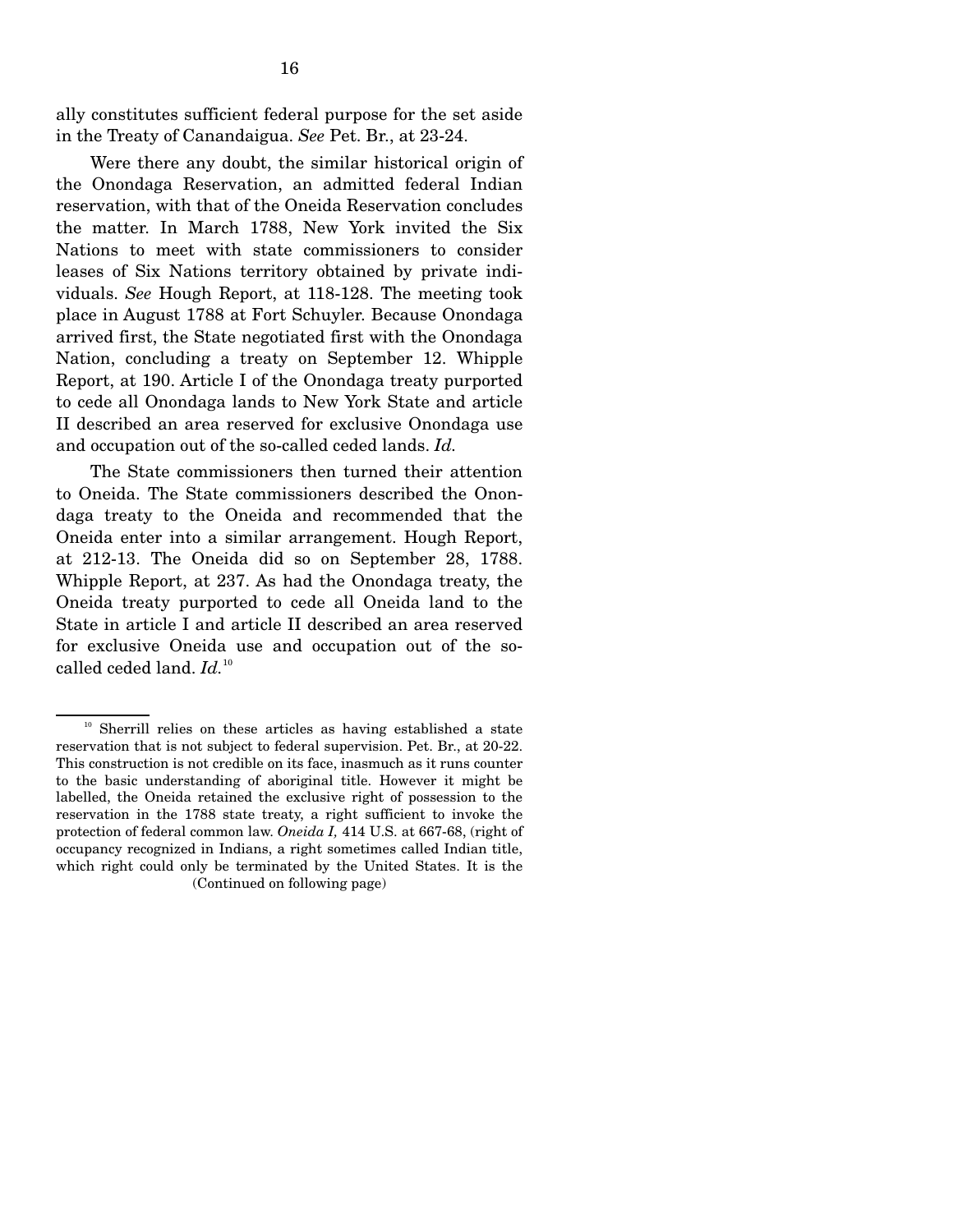Despite its first appearance in a 1788 state treaty, the Onondaga Reservation has since appeared as a federal Indian reservation on authoritative maps. *See, e.g.,* United States Department of the Interior, Bureau of Land Management, Cadastral Survey, American Indian Reservations and BIA Regional, Agency and Field Offices.<sup>11</sup> It has since been treated as a federal Indian reservation by the United States. *See* 1935 Memorandum for Assistant Attorney General Blair, Re: Onondaga Reservation ("The Reservations within the State of New York are in the same status as other Indian Reservations in the United States.") And it has since been treated as a federal Indian reservation by the courts of New York. *See Pierce v. State Tax Commission,* 286 N.Y.S.2d 162 (N.Y., App. Div. 1968) (application of state sales tax on Onondaga Reservation pre-empted by federal authority); *Andrews v. New York,* 79 N.Y.S.2d 479 (N.Y. Ct. Cl. 1948) (state court jurisdiction over land disputes on Onondaga Reservation pre-empted by federal law); and *Lyons v. Lyons,* 149 Misc. 723 (Sup. Ct. Onondaga Co. 1933) (state probate law on Onondaga Reservation pre-empted by federal law.)<sup>12</sup> These same rules of

possessory interest that federal law protects, even where that right of occupancy is not based on action by the United States. *Oneida II,* 470 U.S. at 236.

<sup>&</sup>lt;sup>11</sup> This map is available at the agency's official web-site: http:// www.blm.gov/cadastral/biamaps/biaoffices.htm. This map also shows the St. Regis Mohawk Reservation as a federal Indian reservation, notwithstanding the fact that it was originally reserved in a sale by New York to a private individual and later confirmed by federal treaty, similar to the Onondaga and Oneida reservations. *See* n.7, *supra.*

 $12$  In *People ex rel. Cusick v. Daly,* 212 N.Y. 183 (1914), the New York Court of Appeals explicitly rejected the state reservation distinction with regard to the Tuscarora Reservation, created largely by purchase by the Indians:

 <sup>&</sup>quot;The fact remains, however, that Congress has always asserted and exercised the right to legislate in all Indian affairs, and its power to do so has been upheld by the Supreme Court in a case involving the validity of the very (Continued on following page)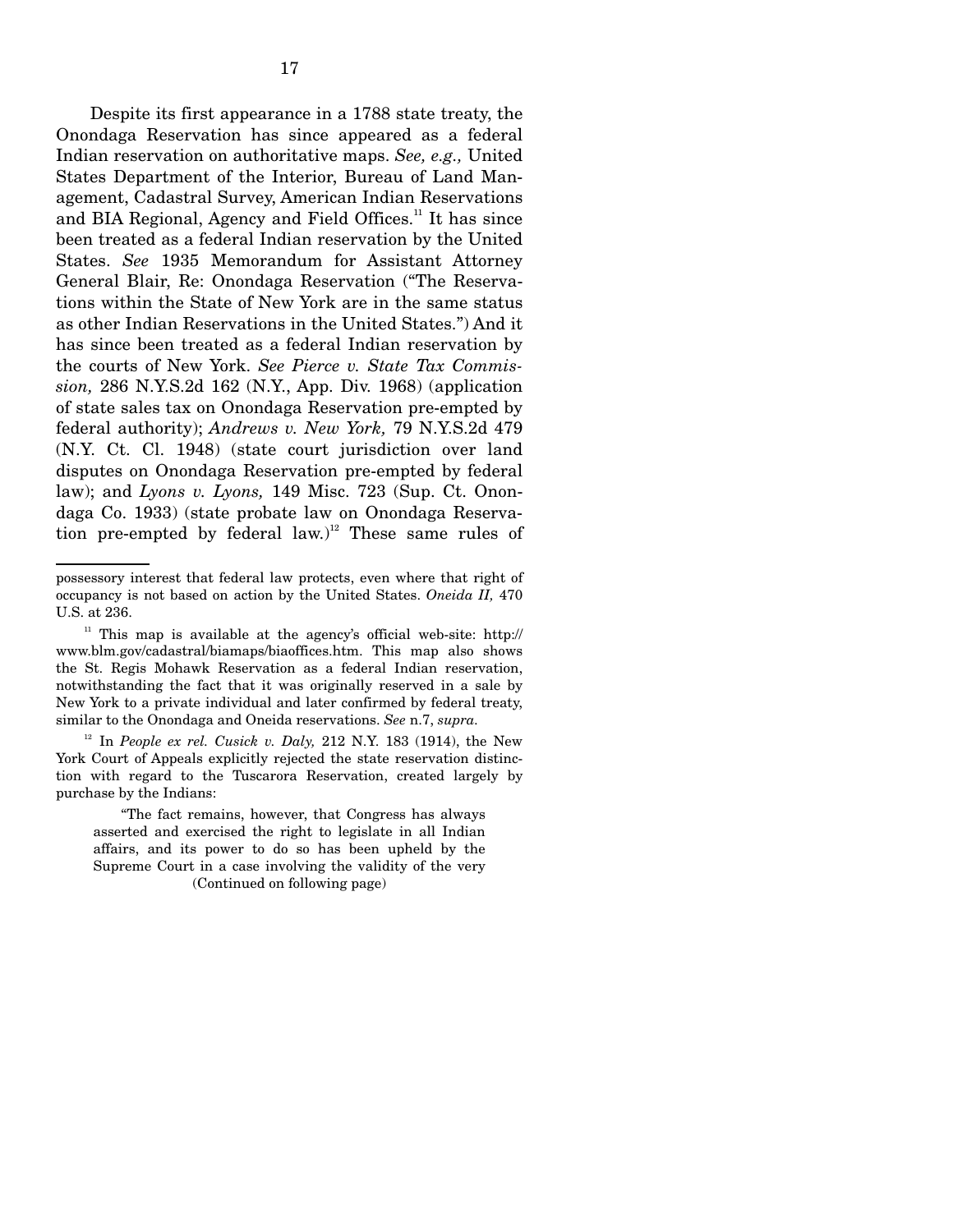federal pre-emptive authority also apply to the federal treaty confirmed Oneida Reservation, notwithstanding its historical origin in a 1788 state treaty.

## **B. Federal common law and statutory restraints against alienation apply to the Oneida and other treaty confirmed reservations in New York.**

 This Court resolved the question of the applicability of federal common law restraint against alienation to the Oneida Reservation in *Oneida II*. In that action, the Oneida plaintiffs challenged the legality of the 1795 transaction between New York and the Oneida based on federal common law and the Nonintercourse Act. The plaintiffs sought trespass damages for the two years preceding the filing of the complaint, 1968 to 1970. *Id.* at 229. Initially, the action was dismissed for lack of federal question, a holding that was ultimately reversed by this Court unanimously. *Oneida I, supra.* On remand and after further proceedings, the district court entered judgment for the Oneida plaintiffs and awarded trespass damages in the amount of \$16,694. *Oneida II*, 470 U.S., at 230.

 In its second consideration of the case, this Court in *Oneida II* acknowledged that the Oneida Reservation had been reserved in a 1788 treaty with New York State. *Id*. at 231. Nonetheless, the Court held that the reservation was protected by federal common law against state

statute now under consideration. (*U.S. v. Kagama, supra*.) *It is said that there is a difference between the Indians whose reservations are the direct gift of the Federal government and those whose reservations have been derived from the state or from other sources. We find no such distinction in the statute, and we can think of none that logically differentiates one from the other.*"

<sup>(</sup>emphasis supplied.) *Id.* at 371.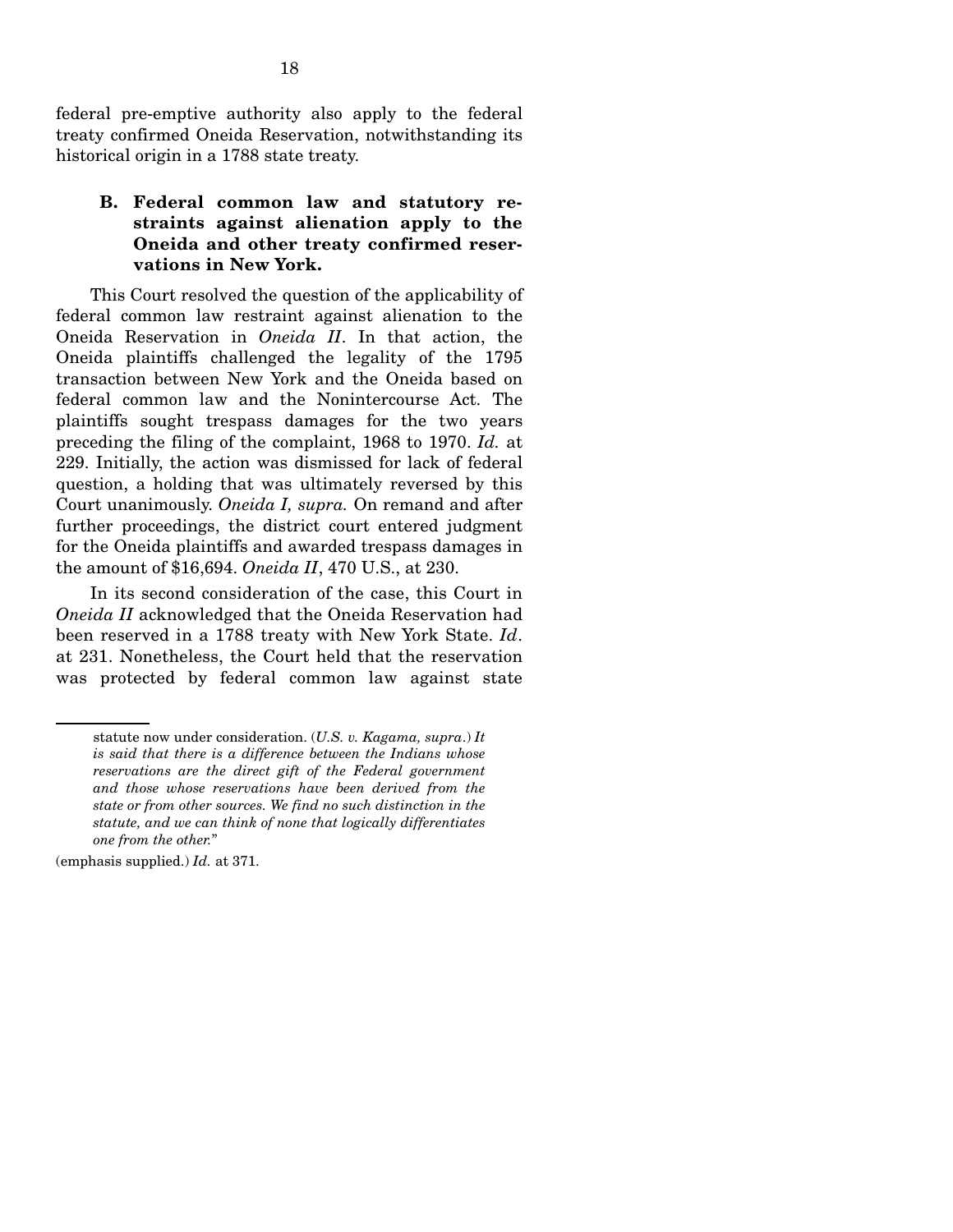extinguishment of Oneida possessory rights without federal consent, principles codified in the Nonintercourse Act. *Id.* at 236, 240. The Court further held that the defenses asserted against the Oneida claim lacked merit and affirmed the judgment in favor of the Oneida under federal common law. *Id.* at 240, 253.<sup>13</sup>

 By affirming a judgment based on federal common law principles codified in the Nonintercourse Act, this Court clearly implied that the statute applied to the Oneida and other reservations in New York State. This statutory policy was carried forward in all subsequent re-enactments without major change, including the 1802 version of the Act that was in effect when New York purported to extinguish Oneida title to the subject land here. *See Oneida I,*  414 U.S. at 668 n.4.

 The criminal provisions of the 1802 Act encompassed lands allotted to, belonging to, *or secured by treaty with the United States* – plainly including reservations such as those secured by articles II and III of the Treaty of Canandaigua. *See* Act of March 30, 1802, 2 Stat. 390, §§ 2, 3, 4 & 5. The all-important prohibition against purchase of tribal lands included a criminal provision for violation of the prohibition with the following proviso:

Provided, nevertheless, that it shall be lawful for the agent or agents of any state, who may be

<sup>&</sup>lt;sup>13</sup> This Court also explicitly rejected the notion that tribal land transfers could be ratified absent a plain and unambiguous expression of Congress' intent to extinguish tribal title. *Oneida II*, 470 U.S. at 247-48. The suggestion by amici, then, that there has been implicit approval of state treaties acquiring Oneida land is wrong as a matter of law. *See* Brief of Amici Town of Lenox *et al.*, at 8 n.10. And as noted above, this Court expressly affirmed the judgment holding the 1795 state treaty void, the counties liable for trespass, and awarding monetary damages for the counties' trespass. *Oneida II,* 470 U.S. at 253. Thus, the argument of amici that the *Oneida II* decision did not resolve issues of present day rights and remedies is also wrong. *See* Brief of Amici Town of Lenox *et al.*, at 11.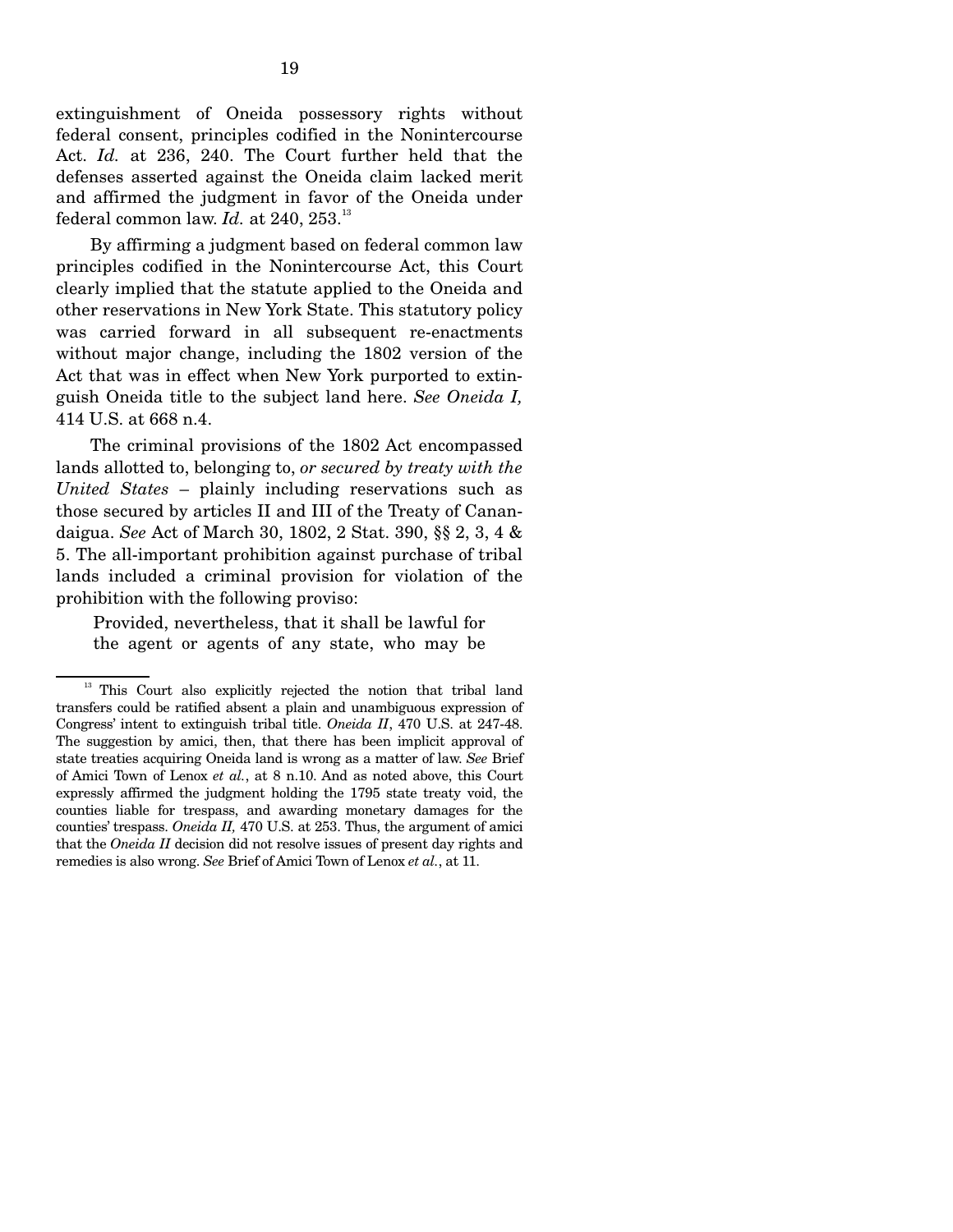present at any treaty held with Indians under the authority of the United States, in the presence, and with the approbation of the commissioner or commissioners of the United States, appointed to hold the same, to propose to, and adjust with the Indians, the compensation to be made, for their claims to lands within such state, which shall be extinguished by the treaty.

*Id.* § 12. This proviso effectively lays out how states that hold claims to tribal lands (the right of pre-emption) can proceed to acquire such lands, i.e., through a treaty held under authority of the United States, thereby indicating tribal lands cannot be acquired by states otherwise.<sup>14</sup>

 Neither do any terms of the Treaty of Canandaigua constitute pre-approval of tribal land by the State for purposes of the Nonintercourse Act. *See* Pet. Br., at 27. Articles II and III of the treaty provide that the reservations secured for the nations or tribes "shall remain theirs, until they choose to sell the same to the people of the United States, who have the right to purchase." This merely refers to the entities who have the right to make the purchase-private interests in the case of Seneca land and the State in the case of other reservations. It does not indicate that the confirmed reservations have been exempted from the statutory restraint against alienation. To the contrary, federal treaty commissioner Pickering advised the Oneida at the Canandaigua negotiation that a sale of their land required a public treaty under the

<sup>&</sup>lt;sup>14</sup> Amici Madison and Oneida Counties argue that post-1790 versions of the Nonintercourse Act did not apply within the jurisdiction of individual states because of the so-called surrounded by settlements proviso. Brief of Amici Madison and Oneida Counties, at 12-13. This Court rejected this limited construction of the Act in *Oneida I,* holding that the federal principles embodied in the Act applied to the original thirteen states. 414 U.S. at 670.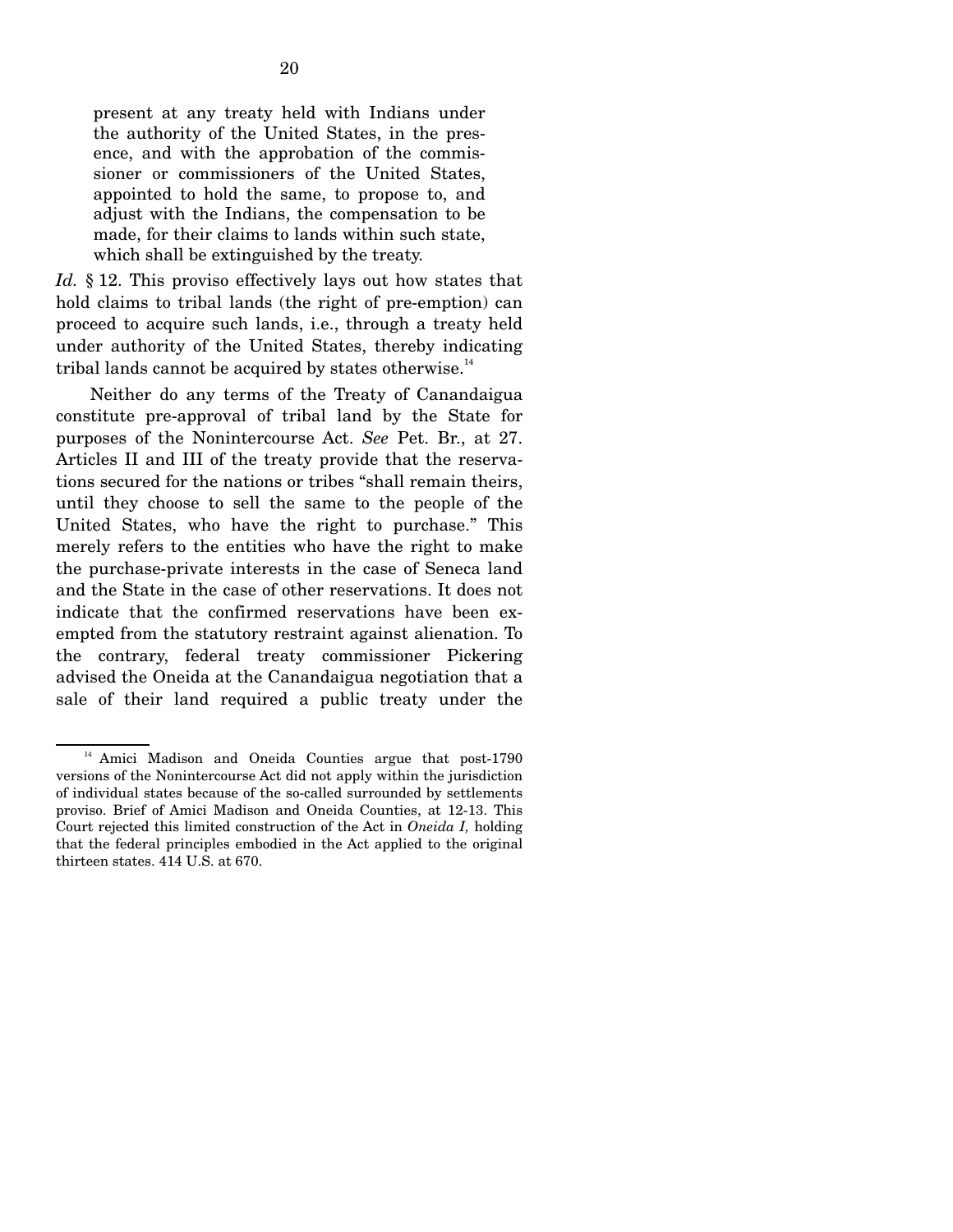authority of the United States – in other words, compliance with the Nonintercourse Act.

 It is undisputed here that New York did not comply with federal common law or the Nonintercourse Act in 1805 when it purported to extinguish Oneida title to the subject lands, a portion of the federally confirmed Oneida Reservation. As a result, Oneida title to the subject lands has not been extinguished and those lands are part of the federally confirmed Oneida Reservation, or Indian coun $try.<sup>15</sup>$ 

## **II. The 1838 Buffalo Creek Treaty was not a mandatory removal treaty and did not result in removal of the New York Indians.**

 The hallmark of mandatory removal treaties under the 1830 Indian Removal Act, 4 Stat. 411 (May 28, 1830), was the extinguishment of Indian title in the treaty by the United States. While removal served as the backdrop to the Buffalo Creek Treaty, its structure was different from that of mandatory removal treaties. Extinguishment of Indian title under Buffalo Creek would occur, if at all, in separate voluntary agreements between the Indians and New York or individual purchasers of the right of preemption, subject to the requirements of the Nonintercourse Act. The treaty, however, never actually effected removal of the New York Indians.

<sup>&</sup>lt;sup>15</sup> *See* 18 U.S.C. § 1151(a), which by its express terms includes reservations under the jurisdiction of the United States as Indian country. This Court has adopted this statutory definition for all purposes, including the availability of the per se rule against state taxation of Indian property within Indian country. *Oklahoma Tax Commission v. Chickasaw Nation,* 515 U.S. 450, 458 (1995).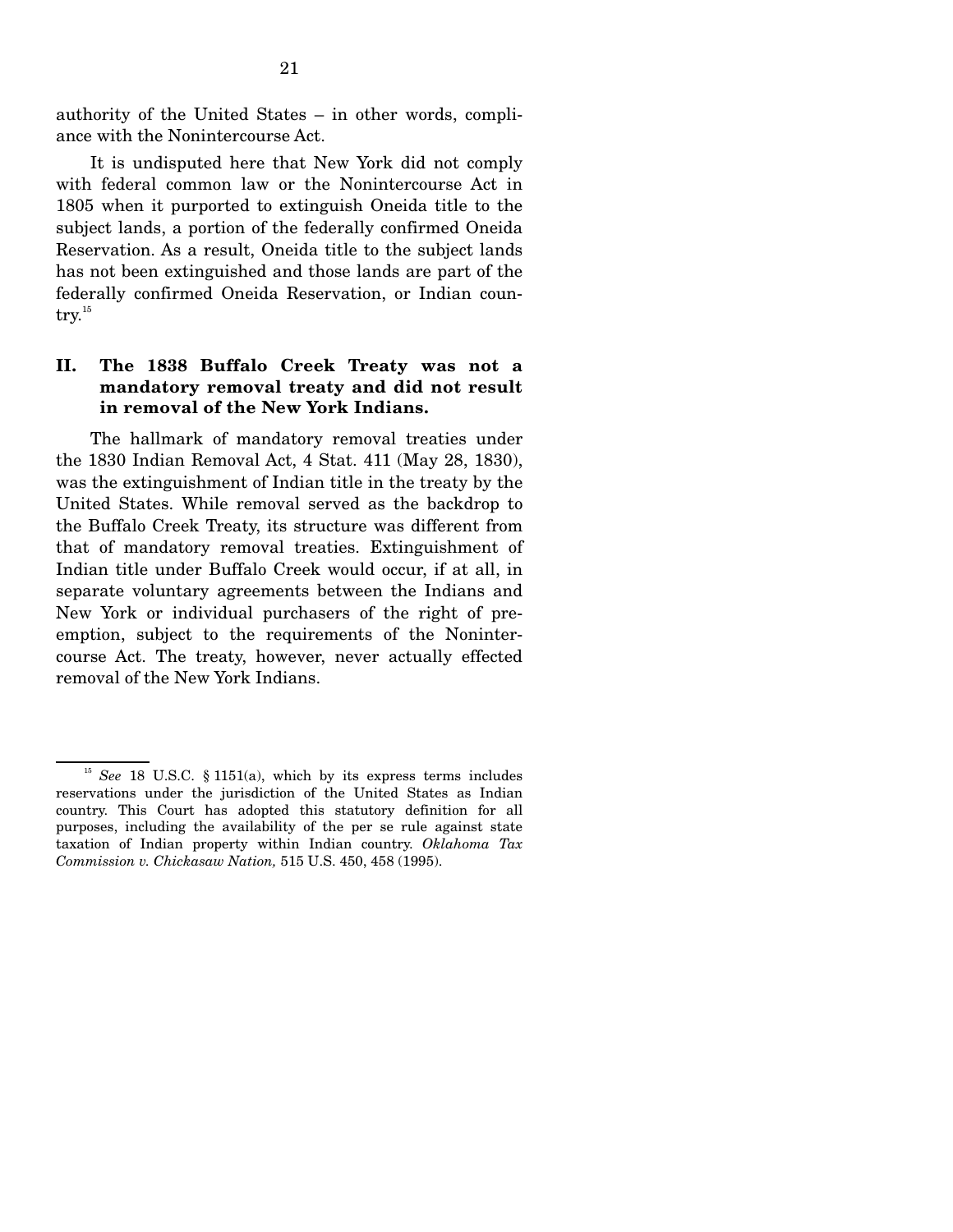## **A. Mandatory removal was generally accomplished by extinguishment of title by the United States.**

 The roots of the removal policy are found in the 1802 Compact between Georgia and the United States, by which Georgia ceded its claims to western lands in exchange for the United States' agreement to "extinguish, for the Use of Georgia, . . . peaceably . . . and on reasonable terms, the indian Title" to lands in Georgia. Articles of Agreement and Cession, art. 1 (April 24, 1802), *reprinted in Territorial Papers,* V, at 142-144. Almost without exception, the removal treaties that followed, both in the southern and "northwest" states, provided for the extinguishment of Indian title by the United States in exchange for new lands in the west. The Cherokees, for example, "cede[d] to the United States" certain of their "lower town" lands in exchange for lands on the Arkansas and White Rivers. Treaty with the Cherokee, July 8, 1817, art. 1, 7 Stat. 156. The Delawares agreed to "cede to the United States all their claim to land in the state of Indiana." Treaty with the Delawares, October 3, 1818, art. 1, 7 Stat. 188.16

 Many of the early treaties lacked a date certain for removal, and the slow pace of actual removal frustrated the southern states, particularly Georgia. In response, Congress, with strong encouragement from President Jackson, sought to legislatively enforce the removal policy. *See* Message of President Jackson, Dec. 8, 1929, *reprinted in* Richardson, *Messages and Papers of the President,* II, 456-59; Prucha, *American Indian Policy,* at 237-44. The

<sup>&</sup>lt;sup>16</sup> *See also, e.g.*, Treaty with the Kickapoo, July 30, 1819, art. 1, 7 Stat. 200 (the Tribe agreed to "cede and relinquish to the United States for ever, all their right, interest, and title of, in, and to, the following tracts of land . . . "); Treaty with the Creeks, January 24, 1826, art. 2, 7 Stat. 286 ("The Creek Nation of Indians cede to the United States all the land belonging to the said Nation in the State of Georgia . . . ").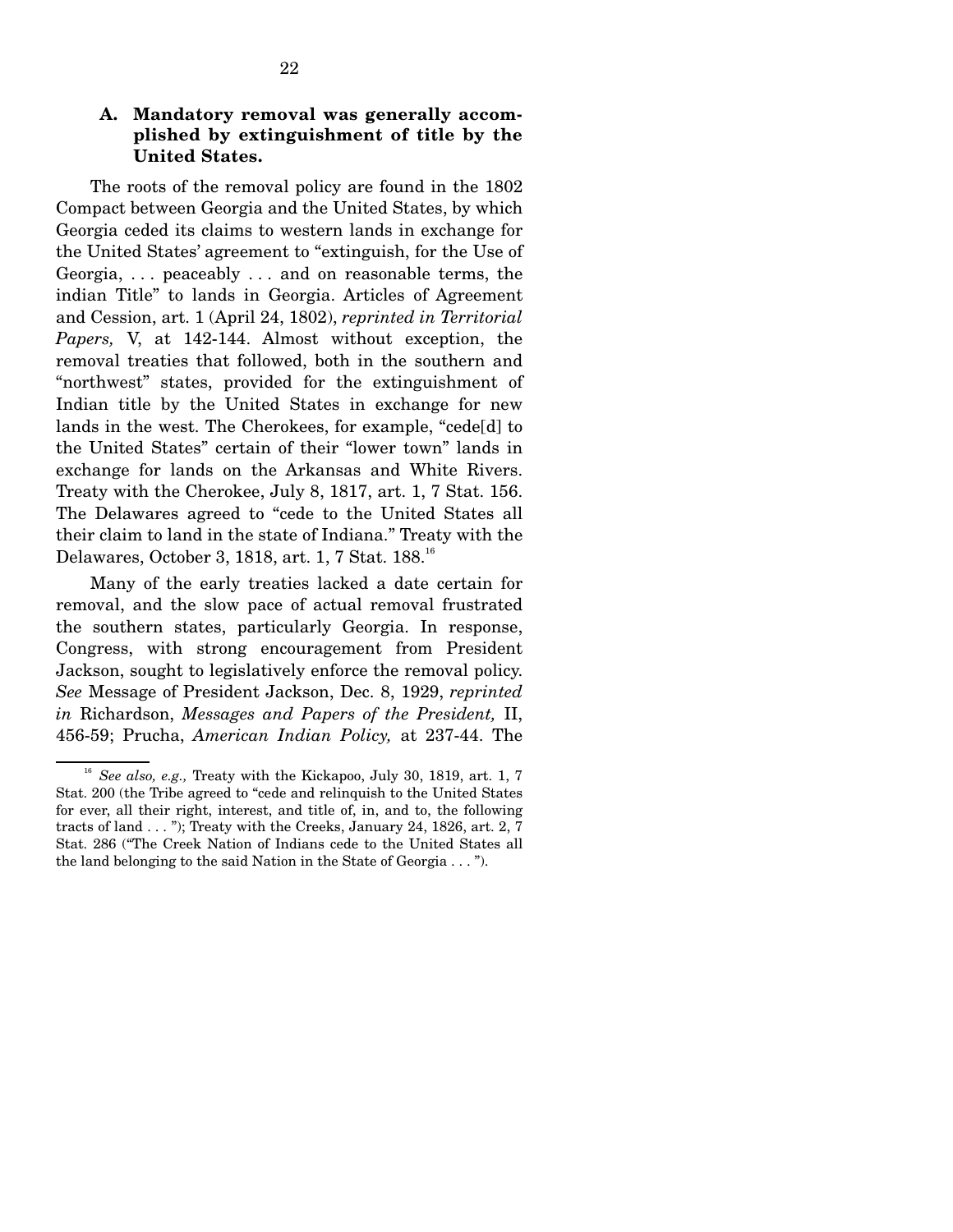Jacksonian view was that Indian tribes were no more than tenants at will who could be removed from their lands at any time deemed appropriate by the states. *See, e.g.,*  H.Rep. No. 227, 21st Cong., 1st Sess. (1830). The congressional debate on the Removal Act focused on the issue of the nature of the Indians' property right, with senators and congressmen from the south arguing in favor of the Jacksonian view and in support of the removal policy, and those from the northeast arguing passionately in support of Indian title and against removal. *Compare* Statement of Sen. Forsyth (Ga.), 6 Cong. Deb. 325-39 (1830) *with*  Statement of Mr. Huntington (Conn.), *id.* at 4-18 (Omitted Speeches). *See also* Prucha, *American Indian Policy,* at 239-40. Within two years, the Supreme Court had repudiated the view that Indian tribes held no more than a tenancy at will subject to defeasance by the states. *Worcester v. Georgia,* 31 U.S. (6 Pet.) 515, 561 (1832); *Cherokee Nation v. Georgia,* 30 U.S. (5 Pet.) 1 (1831). Implementation of the removal policy, therefore, continued to be carried out through extinguishment of Indian title by treaty.

 Virtually all of the approximately thirty Removal Act treaties included a clear extinguishment of title to the lands from which the Indians were being removed, except for lands specifically reserved therein. For example, soon after passage of the Removal Act, the Choctaw Nation "consent[ed] and . . . cede[d] to the United States, the entire country they own[ed] and possess[ed], east of the Mississippi River. . . . " Treaty with the Choctaw, September 27, 1830, art. III, 7 Stat. 333. Similarly, the Winnebago Nation "cede[d] to the United States, forever, all the lands, to which said nation have title or claim . . . " Treaty with the Winnebago, September 15, 1832, art. I, 7 Stat. 370. In 1835, the Cherokees "cede[d] relinquish[ed] and convey[ed] to the United States all the lands owned claimed or possessed by them east of the Mississippi River . . . "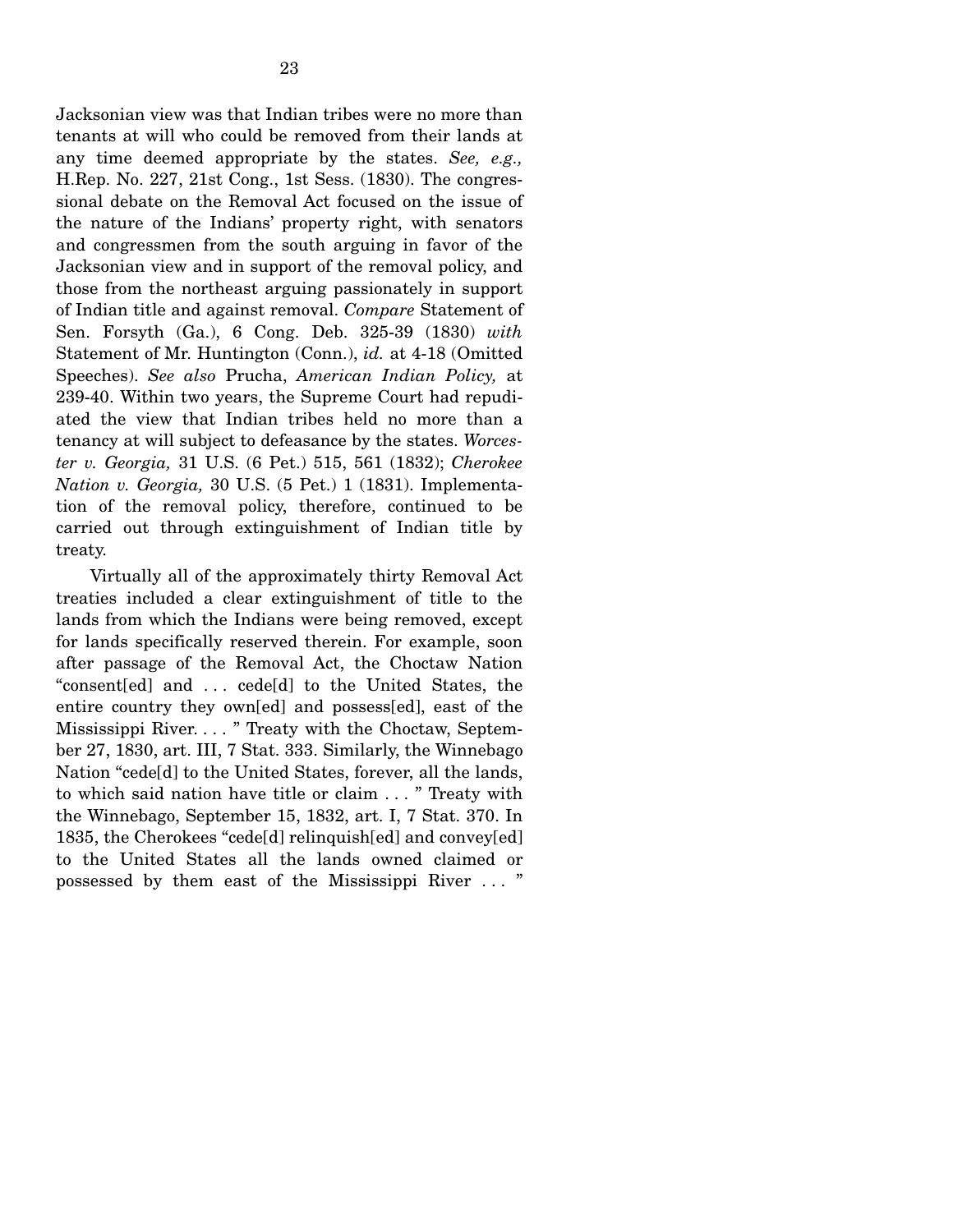Treaty with the Cherokee, December 29, 1835, art. 1, 7 Stat. 478.<sup>17</sup> No similar cessions of land in New York were obtained in the Buffalo Creek Treaty.

- **B. Unlike mandatory removal treaties, the Buffalo Creek Treaty did not compel removal through extinguishment of title by the United States and did not abolish the reservations in New York.** 
	- **1. The treaty was intended and understood as setting aside lands in Kansas for voluntary removal.**

 The Buffalo Creek Treaty was not considered a mandatory removal treaty by either the New York Indians or the United States. As stated by the Oneida in a memorial to President Monroe on November 11, 1818: "your petitioners assented to the said memorial, not intending or understanding that they had in any way committed themselves as to the time they might elect to remove to the west – for your practitioners considered the

<sup>&</sup>lt;sup>17</sup> See also, e.g., Treaty with the Creeks, March 24, 1832, art. 1, 7 Stat. 366 ("The Creek tribe of Indians cede to the United States all their land, East of the Mississippi River."); Treaty with the Chickasaw, October 20, 1832, art. I, 7 Stat. 381 ("the Chickasaw nation do hereby cede, to the United States, all the land which they own on the east side of the Mississippi River, including all the country where they at present live and occupy."); Treaty with the Chippewa, September 26, 1833, art. 1st, 7 Stat. 431 ("the United Nation of Chippewa, Ottawa, and Potawatomie Indians, cede to the United States all their land, along the western shore of Lake Michigan, and between this Lake and the land ceded to the United States by the Winnebago nation . . . supposed to contain about five millions of acres."); Treaty with the Potawatomi, February 11, 1837, art. 1, 7 Stat. 532 ("hereby cede to the United States all their interest in said lands, and agree to remove to a country that may be provided for them by President of the United States, southwest of the Missouri River . . . ").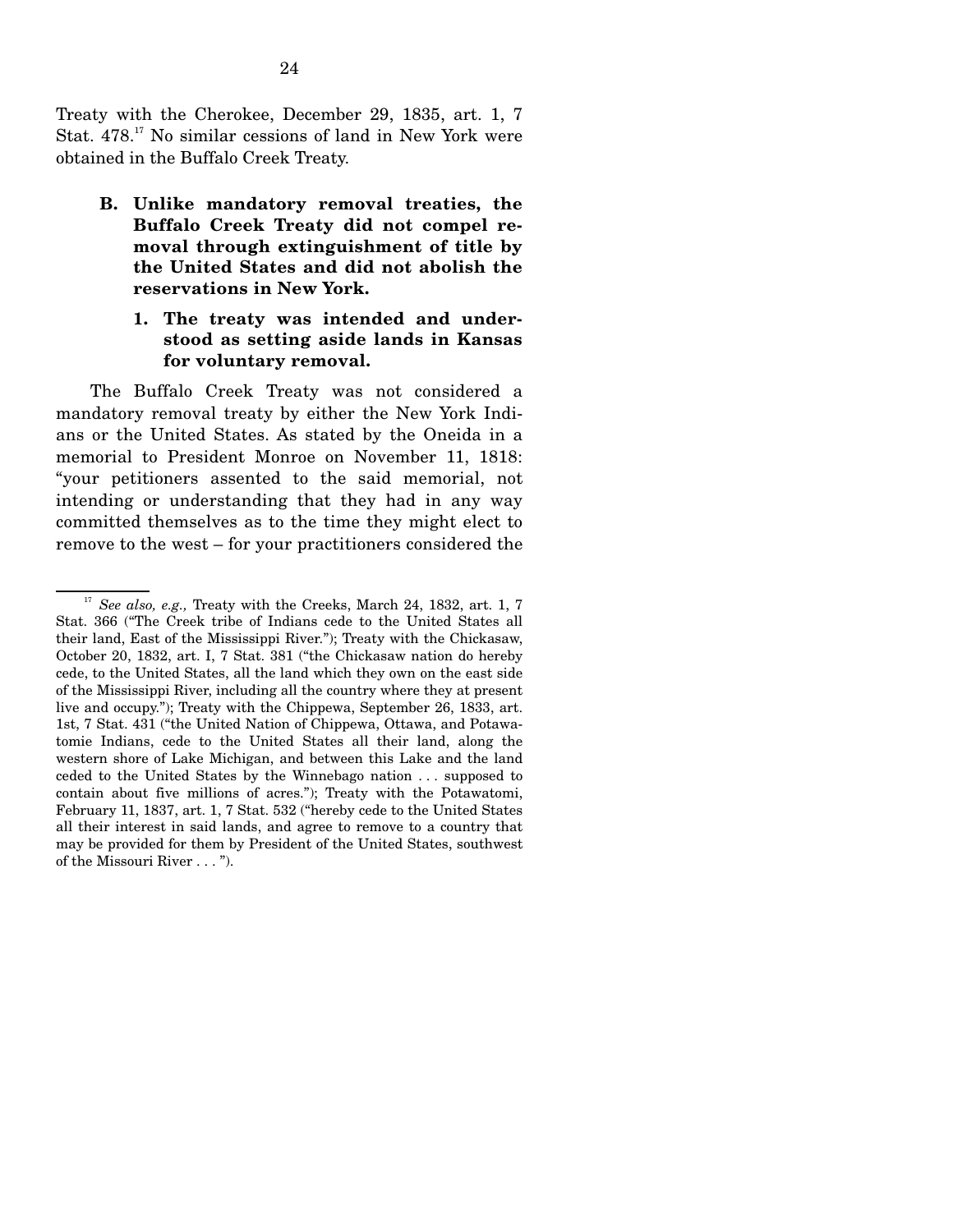western lands more as a retreat for their children than as a present residence for themselves." Memorial of Oneida Indians to President of the United States, National Archives RG279, *Records of the Indian Claims Commission*, Docket No. 301, Box 2674, Claimant's Exh. 2083. In May of that same year, Secretary Calhoun wrote to Jasper Parrish, Sub-Agent of the United States that "certain persons from interested motives have induced the Indians of the Six Nations to believe, that should they emigrate and settle on lands belonging to some of the Indians to the West, the lands which they would acquire, would be in lieu, or exchange of that which they now hold in New York. This is not intended by the President. . . . " Letter of Secretary of War Calhoun to Jasper Parrish, Sub-Agent, Six Nations, May 14, 1818, W. Hemphill, ed., *The Papers of John C. Calhoun*, *1817-1818*, Vol. III (1967); *see also Oneida Indian Nation of New York v. United States,* 43 Ind. Cl. Comm. at 447.<sup>18</sup>

 The voluntary nature of removal under the Buffalo Creek Treaty is directly reflected in the instructions to R.H. Gillet, the federal commissioner who negotiated the treaty. The instructions provide that "[a]s fast as any considerable number are prepared to go, they shall be removed & subsisted, & a district of the reservation west, assigned to them, & a just proportion of their lands in New York, yielded to the persons entitled thereto." Brief of Instructions for Meeting with New York Indians, National Archives Microfilm Collection, M234, reel 583, frames 540- 41. Thus removal was to occur only when the Indians

<sup>&</sup>lt;sup>18</sup> Calhoun consistently made it clear that while he believed removal to be advantageous, it would be accomplished only with the consent of the Indians. *Id.*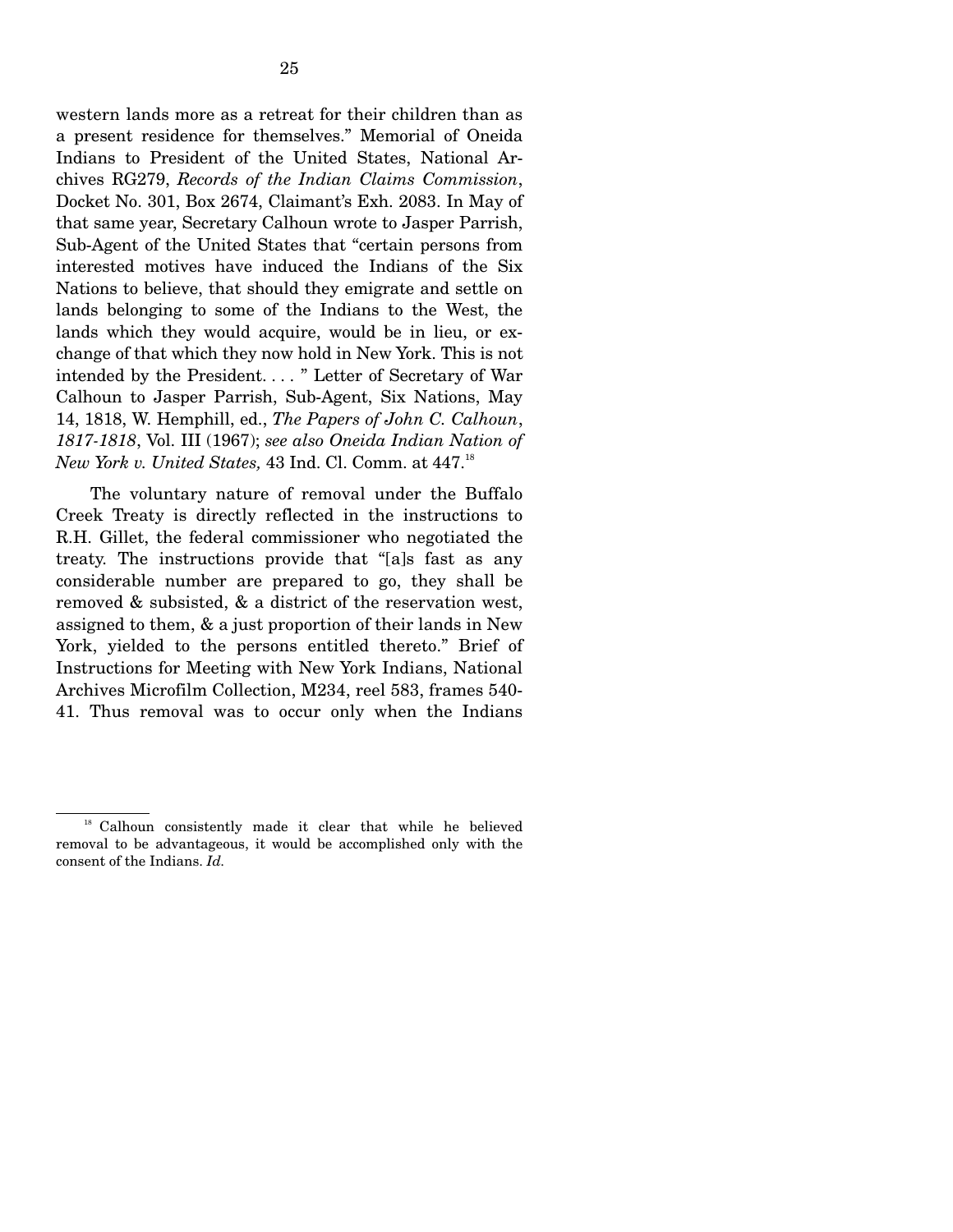"[were] prepared to go," and only when they yielded their lands "to the persons entitled thereto."<sup>19</sup>

 The treaty as presented to the Senate was amended, necessitating the further consent of the New York Indians. *New York Indians,* 170 U.S. at 5 n.1, Finding of Fact 10. In seeking the consent of the Oneida, Commissioner Gillet again confirmed the voluntary character of the treaty:

the treaty does not and is not intended to compel the Oneidas to remove from their reservation in the State of New York to the west of the State of Missouri or elsewhere unless they shall hereafter voluntarily sell their lands where they reside & agree to do so. They can if they choose to do so remain where they are forever. The treaty gives them lands if they go to them & settle there but they need not go unless they wish to. When they wish to remove they can sell their lands to the Governor of the State of New York & then emigrate. But they will not be compelled to sell or remove.

Statement of Ransom H. Gillet at Oneida Castle, August 9, 1838, JA 146.

 Consistent with the voluntary terms of the treaty, the Government never took steps to compel removal of the New York Indians to Kansas. *See State of New York ex rel. Cutler v. Dibble*, 62 U.S. 266, 370 (1858) ("by this case, it is admitted that the Indians have not been removed by the United States"); *see also New York Indians*, 170 U.S. 1. Removal under the treaty, if such was to occur, required

<sup>19</sup> *See also* Article 3 of the treaty: "such of the tribes of the New York Indians as do not accept and agree to remove to the country set apart for their new homes within five years, or such other time as the President may, from time to time, appoint, shall forfeit all interest in the lands so set apart, to the United States."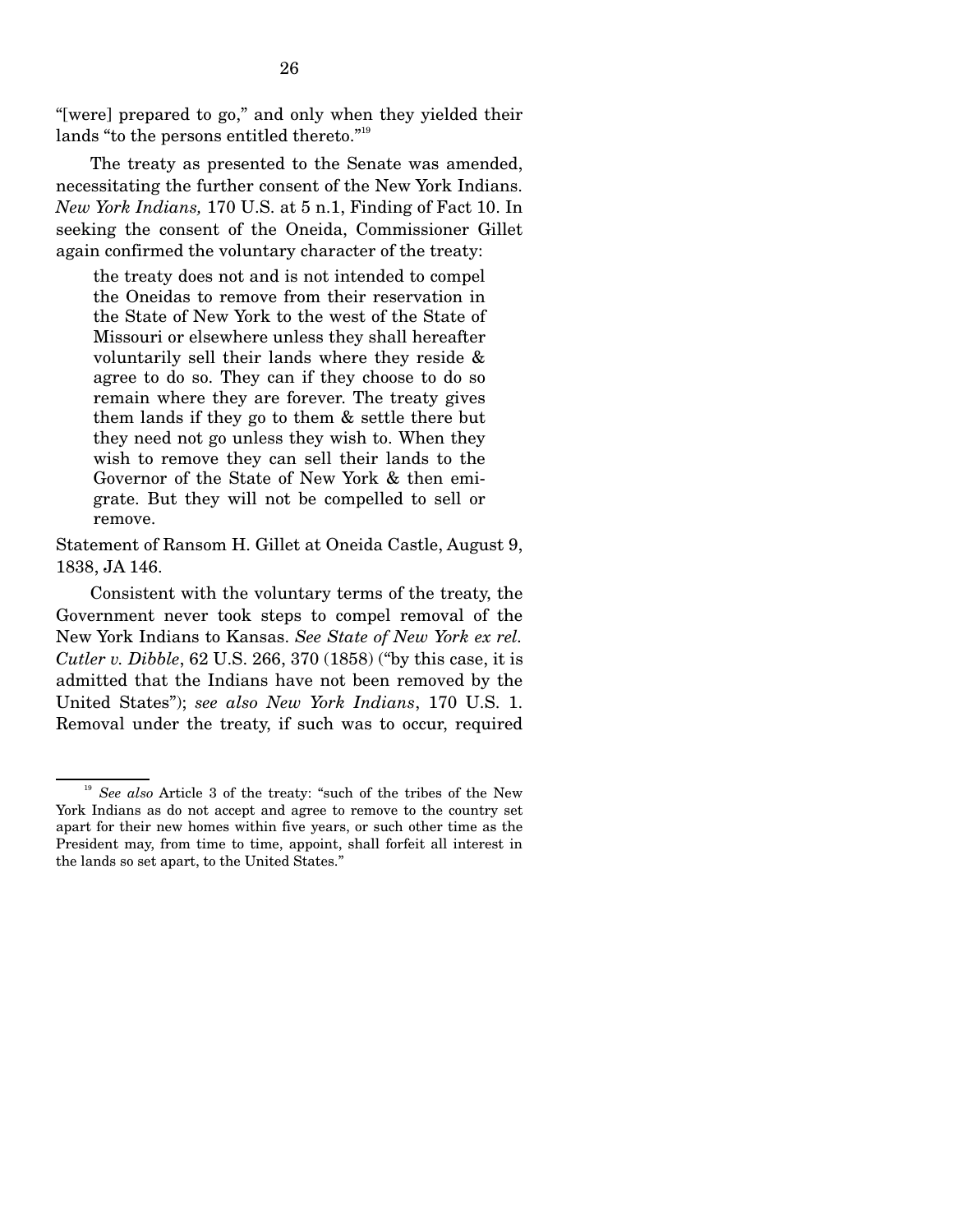extinguishment of title through separate transactions which either did not occur or were never effectuated.

> **2. The treaty contemplated separate transactions to extinguish title which never occurred or were modified; as a result, the New York Indians were never removed and remain in New York today.**

 At the time of the 1838 treaty, the Seneca, Onondaga, Oneida, Cayuga, Tuscarora, and St. Regis Mohawk each possessed a reservation in New York. *See New York Indians*, 170 U.S. at 5 n.1, Finding of Fact 7. Unlike the mandatory removal treaties discussed in part A, removal under Buffalo Creek required a two-step process: the setting aside of the Kansas lands by the United States in the treaty; and extinguishment of title in separate agreements with the State or private land speculators who held the right of pre-emption subject to the requirements of the Nonintercourse Act. Two separate transactions involving the Seneca and Tuscarora, which are referenced in and annexed to the Buffalo Creek Treaty, illustrate the additional steps contemplated by the treaty as necessary to extinguish title and effect removal. But even these separate agreements proved ineffectual to extinguish those nations' interests and no removal occurred.

 In the Seneca agreement, which was negotiated before and approved by a federal commissioner, the remaining Seneca reservations at Buffalo Creek, Tonawanda, Cattaraugus and Allegany, were purchased by Thomas Ogden and Joseph Fellows, the pre-emption right holders. Almost immediately, however, the Seneca protested the treaty as a fraud engineered by Ogden and Fellows. *New York Indians*  at 543, Finding 11. *See also* Frederick Houghton, "The History of the Buffalo Creek Reservation," in Frank H.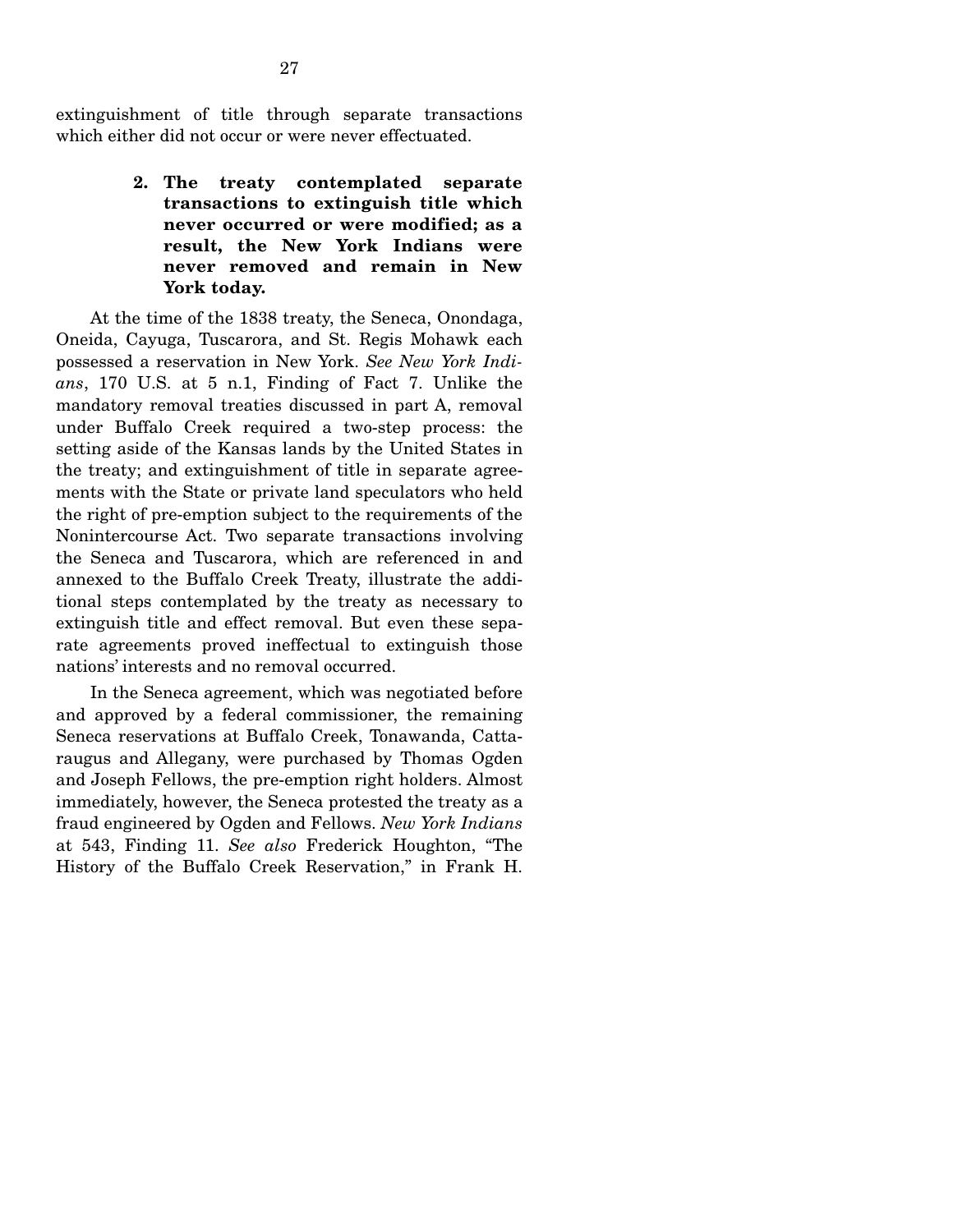Severance, ed., *Publications of the Buffalo Historical Society*, Vol. 24, 1920. The Seneca continued their protests until a compromise was negotiated in 1842 by which Ogden and Fellows purchased the Buffalo Creek and Tonawanda Reservations, but the Cattaraugus and Allegany Reservations were retained by the Seneca. Treaty with the Seneca, May 20, 1842, 7 Stat.  $586.2^{\circ}$  See Fellows v. *Blacksmith*, 60 U.S. 366, 370 (1856). The Tonawanda Reservation was subsequently restored in the Treaty with the Seneca Tonawanda Band, November 5, 1857, 11 Stat. 735. *See State ex rel. Cutler v. Dibbler,* 62 U.S. at 370. Today, the Seneca continue to reside on the Cattaraugus, Allegany, and Tonawanda Reservations.

 In the Tuscarora agreement, Ogden and Fellows also purchased the Tuscarora Reservation in Niagara County. This agreement was similarly made in the presence of and approved by a federal commissioner. Like the Seneca, the Tuscarora almost immediately protested the treaty as fraudulent. *See New York Indians*, 170 U.S. at 5 n.1, Finding 11. In 1849, the Tuscarora Chiefs brought a lawsuit in state court against the successors to Ogden and Fellows seeking a surrender and cancellation of the deed because the expected removal under the 1838 treaty never occurred. The state court canceled the deed, *see* H. Doc. No. 1590, 63rd Cong., 3rd Sess. 12-13 (1915); Cohen, *Handbook of Federal Indian Law* at 423, n.79, and the Tuscarora continue to reside on the Tuscarora Reservation. *See F.P.C. v. Tuscarora Indian Nation*, 362 U.S. 99.

<sup>&</sup>lt;sup>20</sup> The remaining provisions of the 1838 Treaty continued to be applicable to the Senecas, *see Fellows v. Blacksmith*, 60 U.S. at 370, but the time for removal was extended until 1846, *see The New York Indians*, 72 U.S. 761, 770 (1866). This interpretation confirms the voluntary (or non-mandatory) nature of the 1838 Treaty. The Senecas could retain their Allegany and Cattaraugus Reservations in New York, yet still choose to move to Kansas.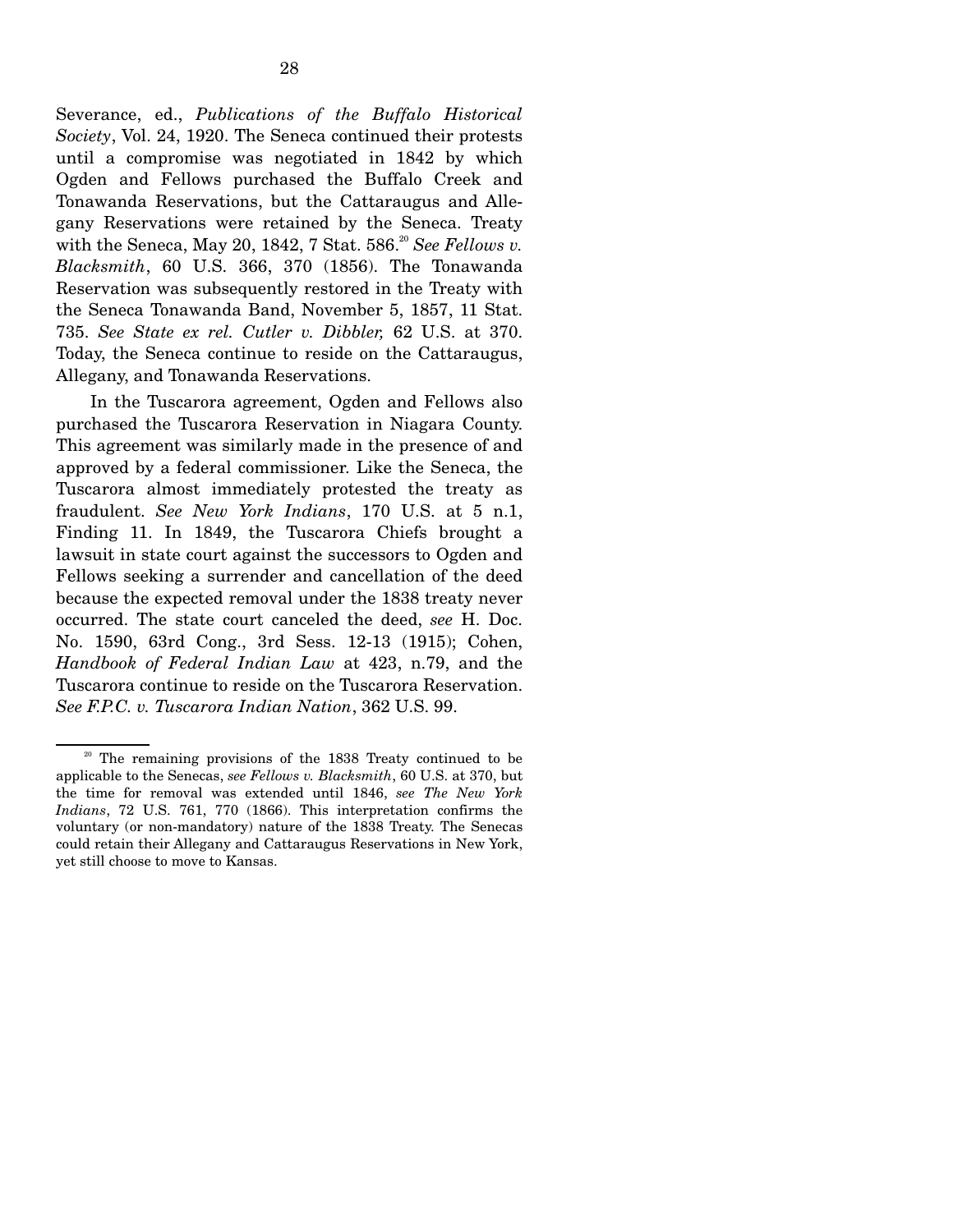By 1846, few Indians had removed to the Kansas lands and the Indian commissioner called a council of the Seneca, Cayuga, Onondaga, and Tuscarora to "learn the final wishes of the Indians as to emigration." *See New York Indians,* 170 U.S. at 5 n.1, Finding 13. The commissioner reported that the chiefs were "unanimous in the opinion that scarcely any Indian who wished to emigrate remained." *Id.* By 1860, the United States returned the Kansas lands to the public domain, and surveyed and sold them, *id.*, Finding 15, making removal impossible after that time.

 The Buffalo Creek Treaty undoubtedly established a process and the means for the New York Indians to move to Kansas, if the Indians chose to so move. As a factual matter, however, only a few individuals actually moved to Kansas, and the tribes continued to reside, and still reside on their New York reservations.<sup>21</sup> Thus, the reservations for the New York Indians secured by the Treaty of Canandaigua and similar federal treaties were not abolished by the Buffalo Creek Treaty.

#### **CONCLUSION**

 For these reasons, amici support Respondents Oneida Indian Nation of New York *et al.* and urge the Court to affirm the judgment below.

<sup>&</sup>lt;sup>21</sup> The treaty did not disturb the St. Regis Mohawks' title or occupancy of their reservation on the St. Lawrence River. In a supplement to the Treaty dated February 13, 1838, 7 Stat. 561, St. Regis assented to the Treaty provided: "that any of the St. Regis Indians who wish to do so, shall be at liberty to remove to the said country [Kansas] at any time hereafter within the time specified in this treaty, but under it the Government shall not compel them to remove." The Mohawks never removed and continue to reside on their reservation today.